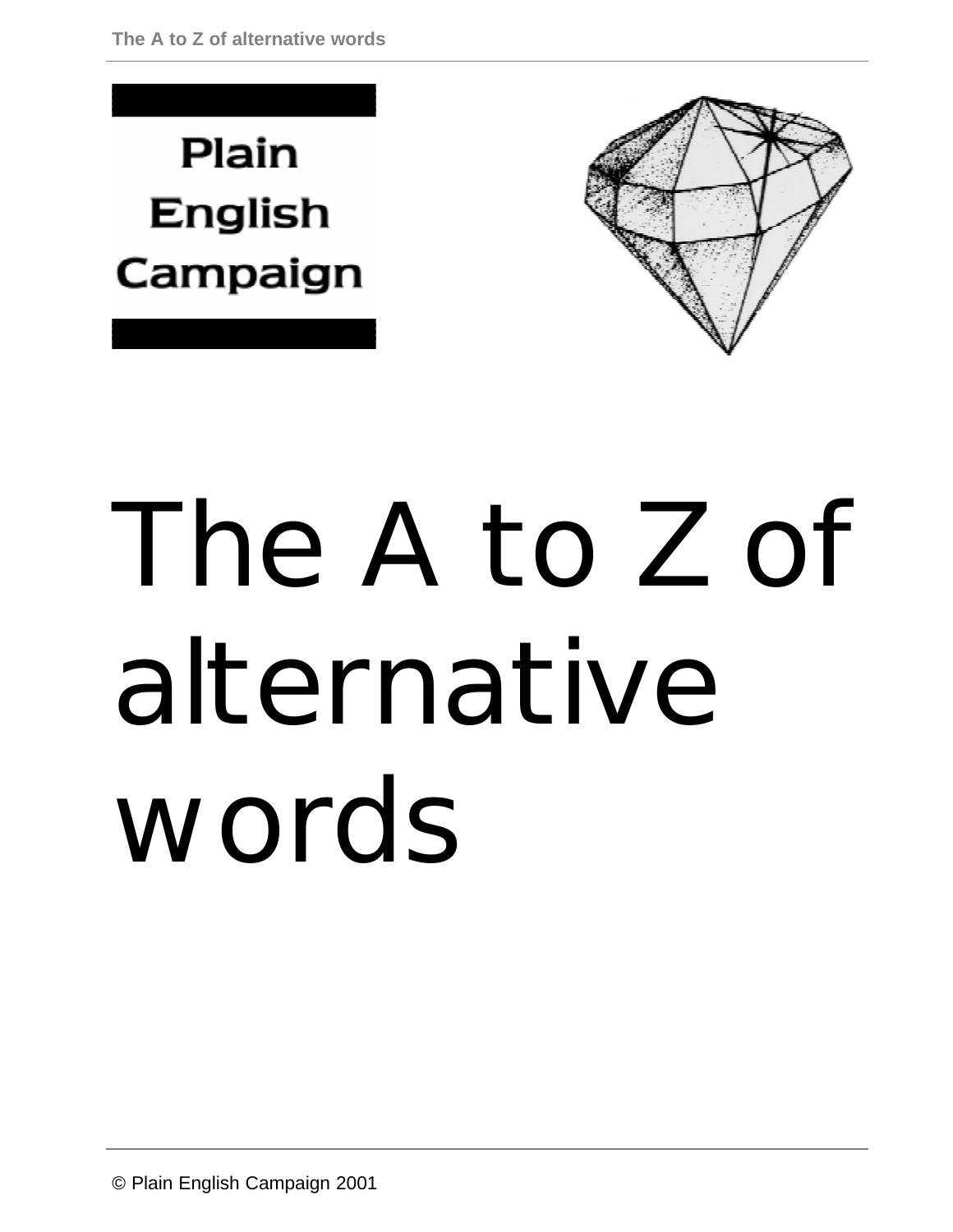# **Calling all writers**

This guide gives hundreds of plain English alternatives to the pompous words and phrases that litter official writing. On its own the guide won't teach you how to write in plain English. There's more to it than just replacing 'hard' words with 'easy' words, and many of these alternatives won't work in every situation. But it will help if you want to get rid of words like 'notwithstanding', 'expeditiously' and phrases like 'in the majority of instances' and ' at this moment in time'. And using everyday words is an important first step towards clearer writing.

# **Copyright**

Plain English Campaign owns the copyright on this guide. You must not copy it without getting our permission first. You can download your own copy from our website (www.plainenglish.co.uk).

# **Using the A to Z**

If you find yourself about to write, type or dictate a word you wouldn't use in every day conversation, look it up in the A to Z. You should find a simpler alternative. Often there will be a choice of several words. You need to pick the one that best fits what you are trying to say.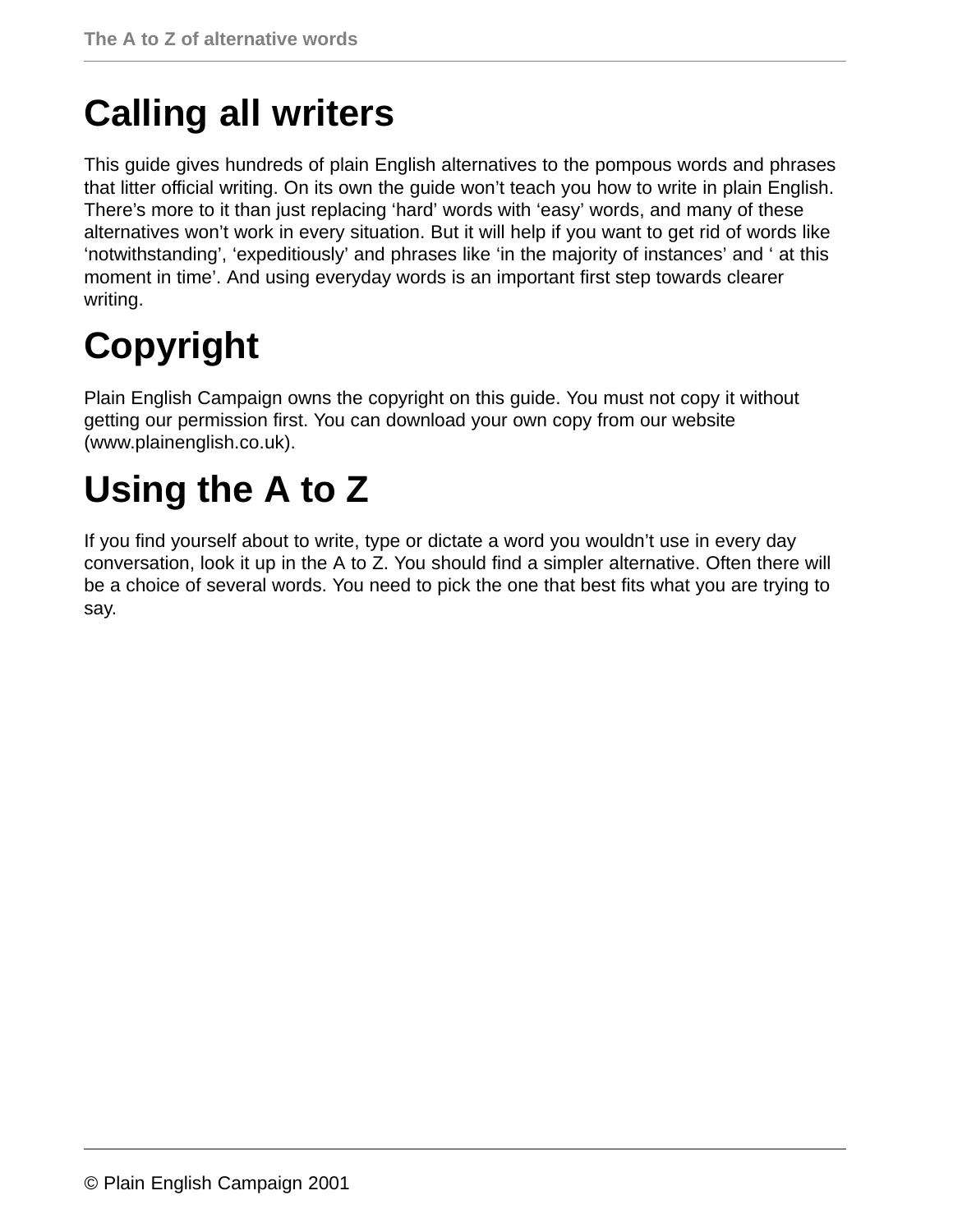#### **A**

| (an) absence of          | no, none                                 |
|--------------------------|------------------------------------------|
| abundance                | enough, plenty, a lot (or say how many)  |
| accede to                | allow, agree to                          |
| accelerate               | speed up                                 |
| accentuate               | <b>stress</b>                            |
| accommodation            | where you live, home                     |
| accompanying             | with                                     |
| accomplish               | do, finish                               |
| according to our records | our records show                         |
| accordingly              | in line with this, so                    |
| acknowledge              | thank you for                            |
| acquaint yourself with   | find out about, read                     |
| acquiesce                | agree                                    |
| acquire                  | buy, get                                 |
| additional               | extra, more                              |
| adjacent                 | next to                                  |
| adjustment               | change, alteration                       |
| admissible               | allowed, acceptable                      |
| advantageous             | useful, helpful                          |
| advise                   | tell, say (unless you are giving advice) |
| affix                    | add, write, fasten, stick on, fix to     |
| afford an opportunity    | let, allow                               |
| afforded                 | given                                    |
| aforesaid                | this, earlier in this document           |
| aggregate                | total                                    |
| aligned                  | lined up, in line                        |
| alleviate                | ease, reduce                             |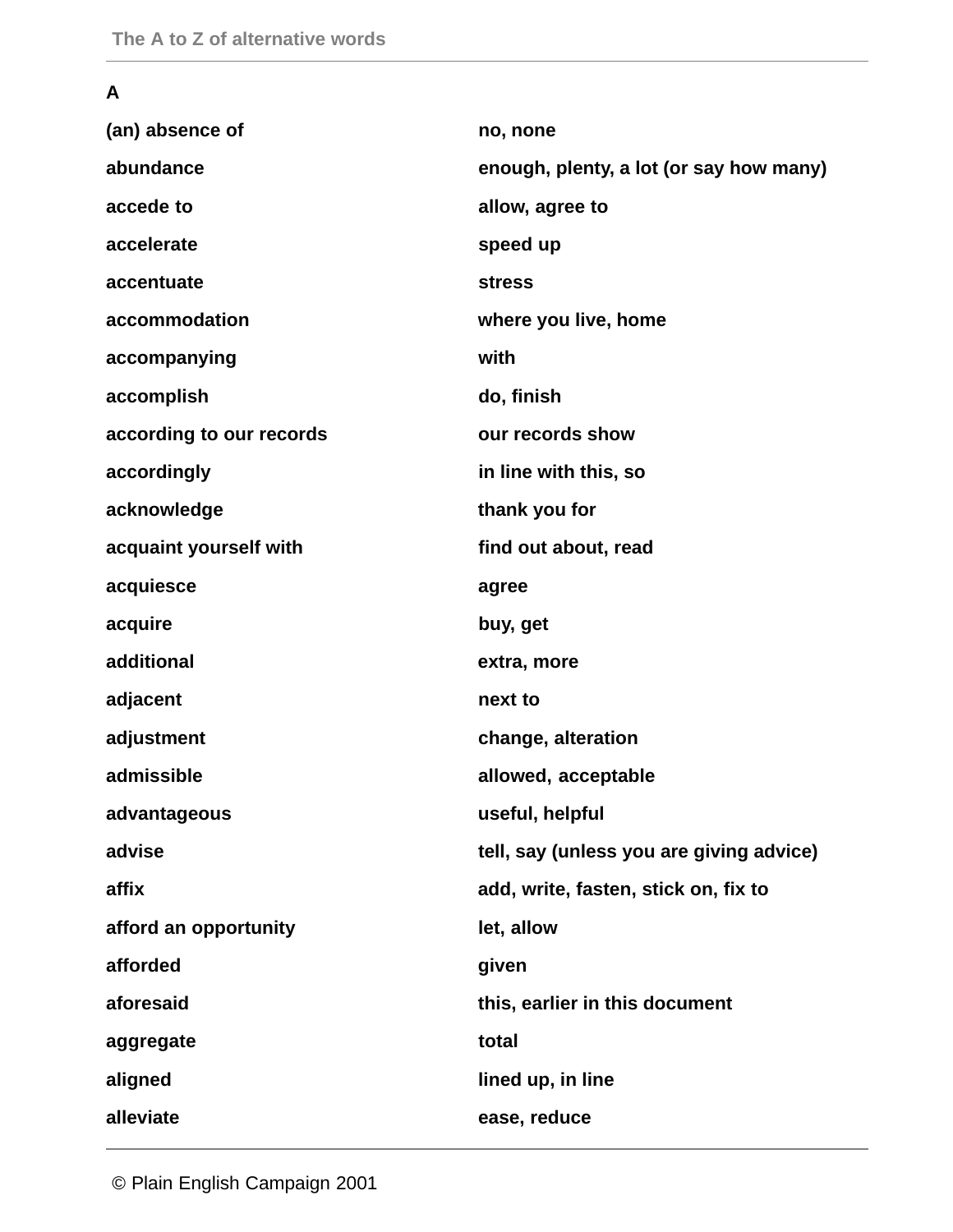| allocate            | divide, share, add, give       |
|---------------------|--------------------------------|
| along the lines of  | like, as in                    |
| alternative         | choice, other                  |
| alternatively       | or, on the other hand          |
| ameliorate          | improve, help                  |
| amendment           | change                         |
| anticipate          | expect                         |
| apparent            | clear, plain, obvious, seeming |
| applicant (the)     | you                            |
| application         | use                            |
| appreciable         | large, great                   |
| apprise             | inform, tell                   |
| appropriate         | proper, right, suitable        |
| appropriate to      | suitable for                   |
| approximately       | about, roughly                 |
| as a consequence of | because                        |
| as of the date of   | from                           |
| as regards          | about, on the subject of       |
| ascertain           | find out                       |
| assemble            | build, gather, put together    |
| assistance          | help                           |
| at an early date    | soon (or say when)             |
| at its discretion   | can, may (or edit out)         |
| at the moment       | now (or edit out)              |
| at the present time | now (or edit out)              |
| attempt             | try                            |
| attend              | come to, go to, be at          |
| attributable to     | due to, because of             |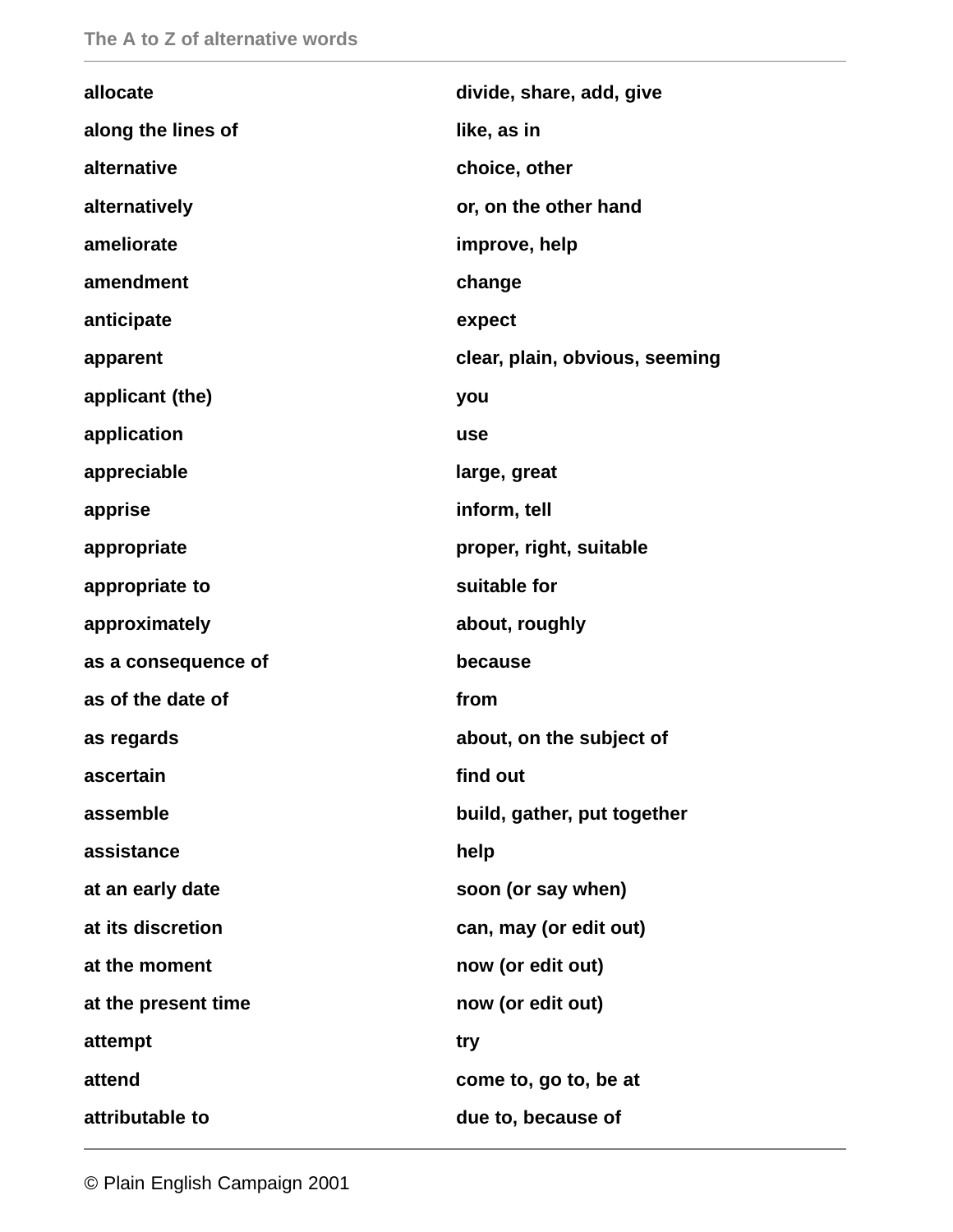| authorise         | allow, let                                   |
|-------------------|----------------------------------------------|
| authority<br>to') | right, power, may (as in 'have the authority |
| axiomatic         | obvious, goes without saying                 |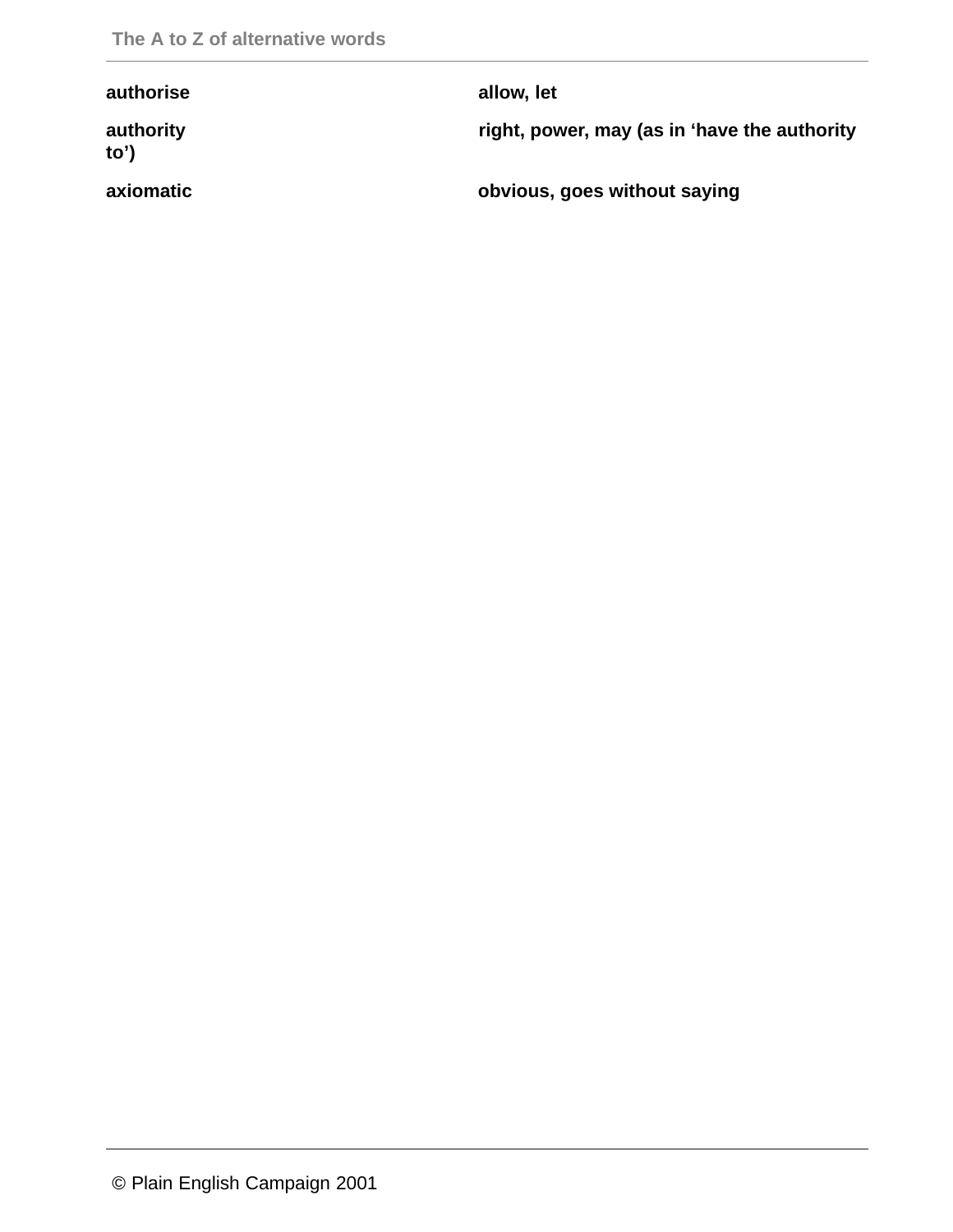# **B**

| belated     | late            |
|-------------|-----------------|
| beneficial  | helpful, useful |
| bestow      | give, award     |
| breach      | break           |
| by means of | by              |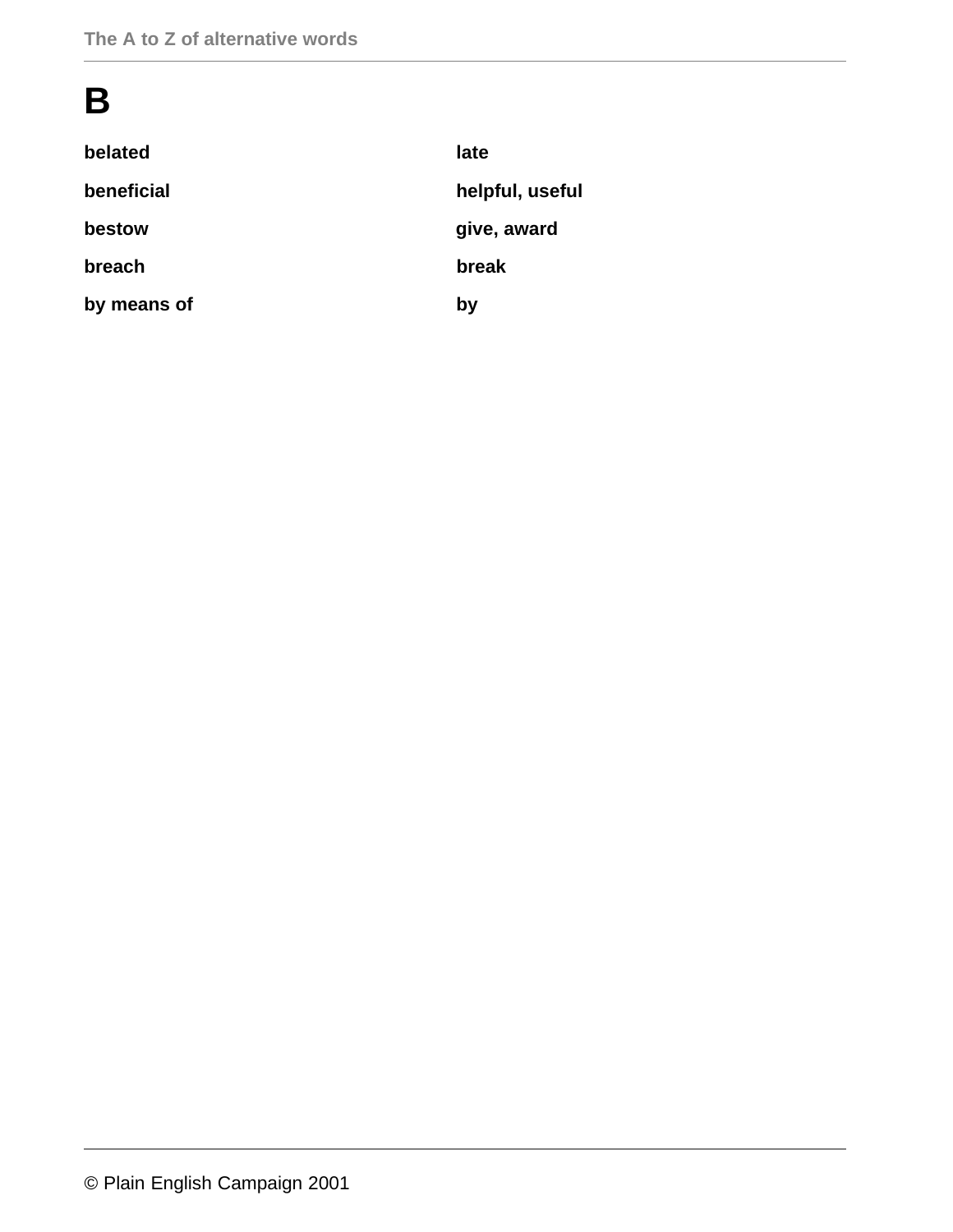# **C**

| calculate          | work out, decide                     |
|--------------------|--------------------------------------|
| cease              | finish, stop, end                    |
| circumvent         | get round, avoid, skirt, circle      |
| clarification      | explanation, help                    |
| combine            | mix                                  |
| combined           | together                             |
| commence           | start, begin                         |
| communicate        | talk, write, telephone (be specific) |
| competent          | able, can                            |
| compile            | make, collect                        |
| complete           | fill in, finish                      |
| completion         | end                                  |
| comply with        | keep to, meet                        |
| component          | part                                 |
| comprise           | make up, include                     |
| (it is) compulsory | (you) must                           |
| conceal            | hide                                 |
| concerning         | about, on                            |
| conclusion         | end                                  |
| concur             | agree                                |
| condition          | rule                                 |
| consequently       | <b>SO</b>                            |
| considerable       | great, important                     |
| constitute         | make up, form                        |
| construe           | interpret                            |
| consult            | talk to, meet, ask                   |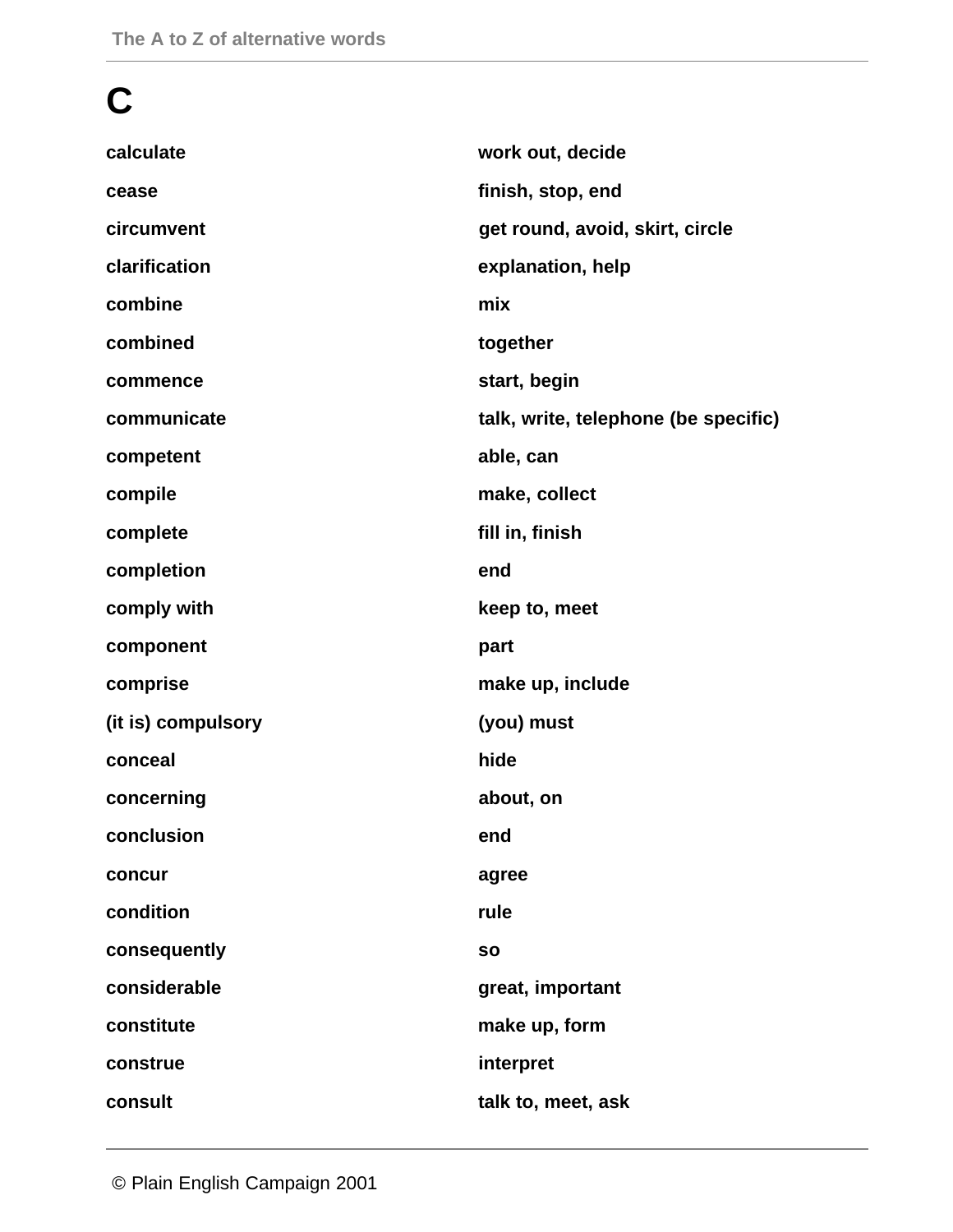| consumption      | amount used              |
|------------------|--------------------------|
| contemplate      | think about              |
| contrary to      | against, despite         |
| correct          | put right                |
| correspond       | write                    |
| costs the sum of | costs                    |
| counter          | against                  |
| courteous        | polite                   |
| cumulative       | added up, added together |
| currently        | now (or edit out)        |
| customary        | usual, normal            |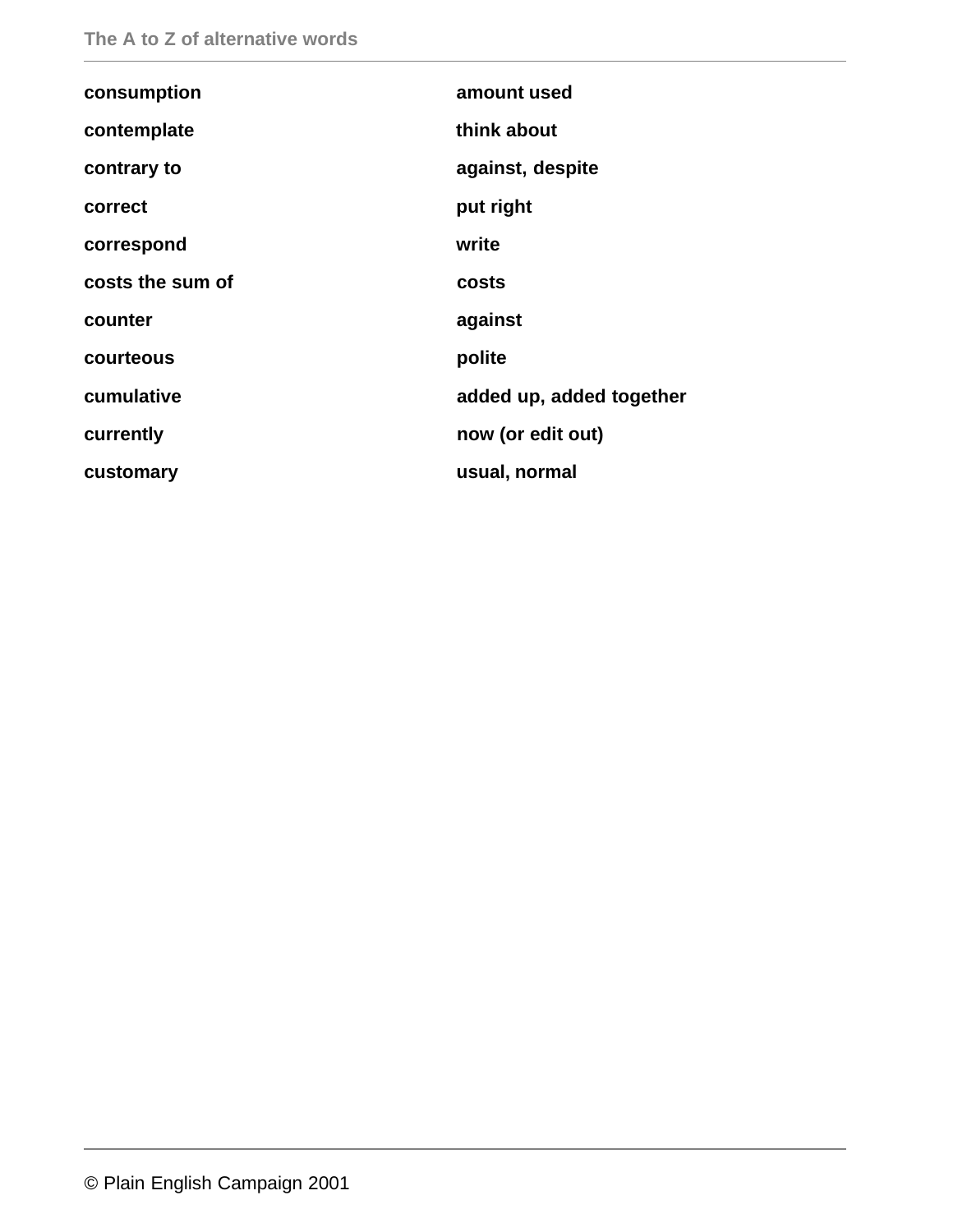# **D**

| deduct                | take off, take away        |
|-----------------------|----------------------------|
| deem to be            | treat as                   |
| defer                 | put off, delay             |
| deficiency            | lack of                    |
| delete                | cross out                  |
| demonstrate           | show, prove                |
| denote                | show                       |
| depict                | show                       |
| designate             | point out, show, name      |
| desire                | wish, want                 |
| despatch or dispatch  | send, post                 |
| despite the fact that | though, although           |
| determine             | decide, work out, set, end |
| detrimental           | harmful, damaging          |
| difficulties          | problems                   |
| diminish              | lessen, reduce             |
| disburse              | pay, pay out               |
| discharge             | carry out                  |
| disclose              | tell, show                 |
| disconnect            | cut off, unplug            |
| discontinue           | stop, end                  |
| discrete              | separate                   |
| discuss               | talk about                 |
| disseminate           | spread                     |
| documentation         | papers, documents          |
| domiciled in          | living in                  |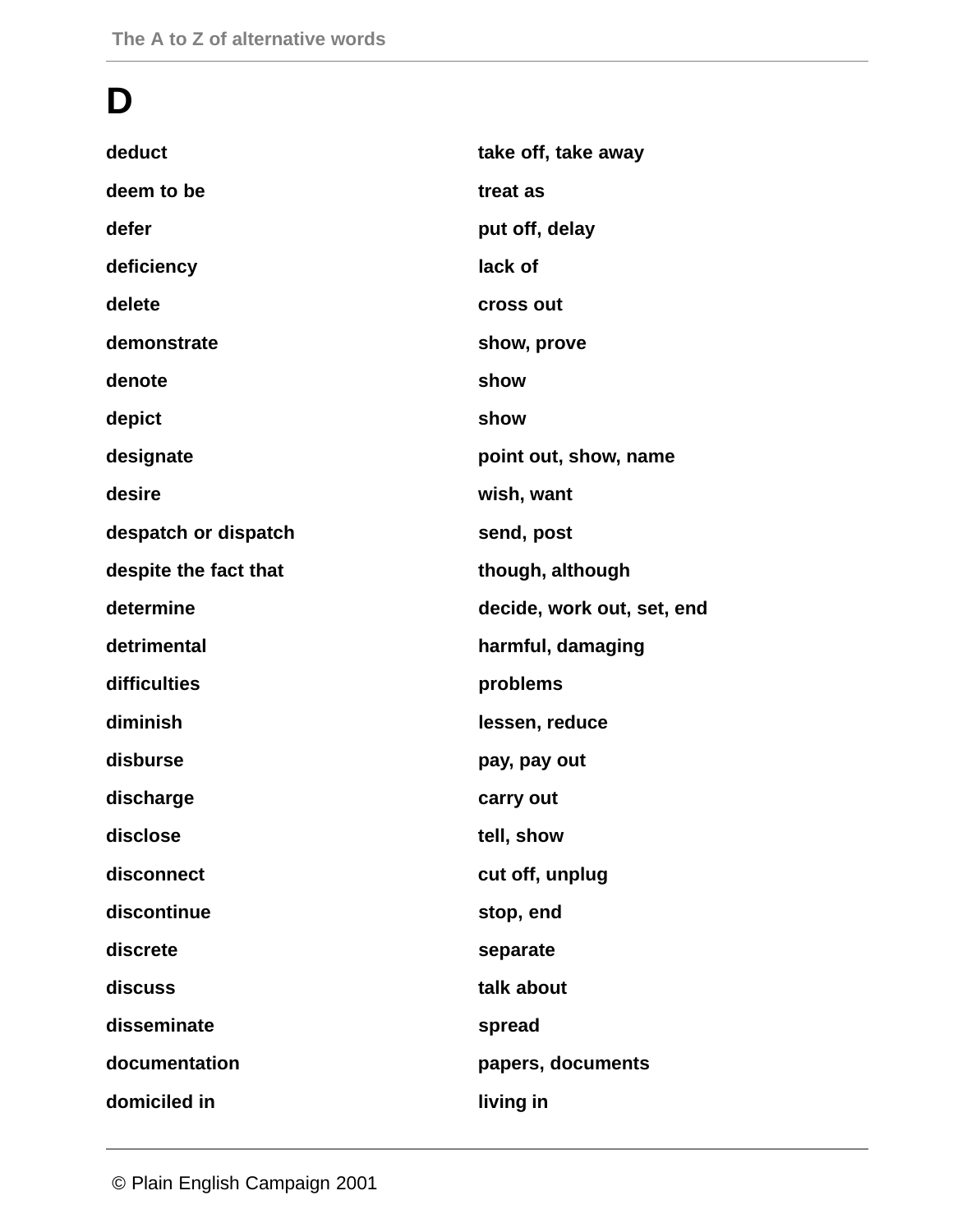| dominant           | main        |
|--------------------|-------------|
| due to the fact of | because, as |
| duration           | time, life  |
| during which time  | while       |
| dwelling           | home        |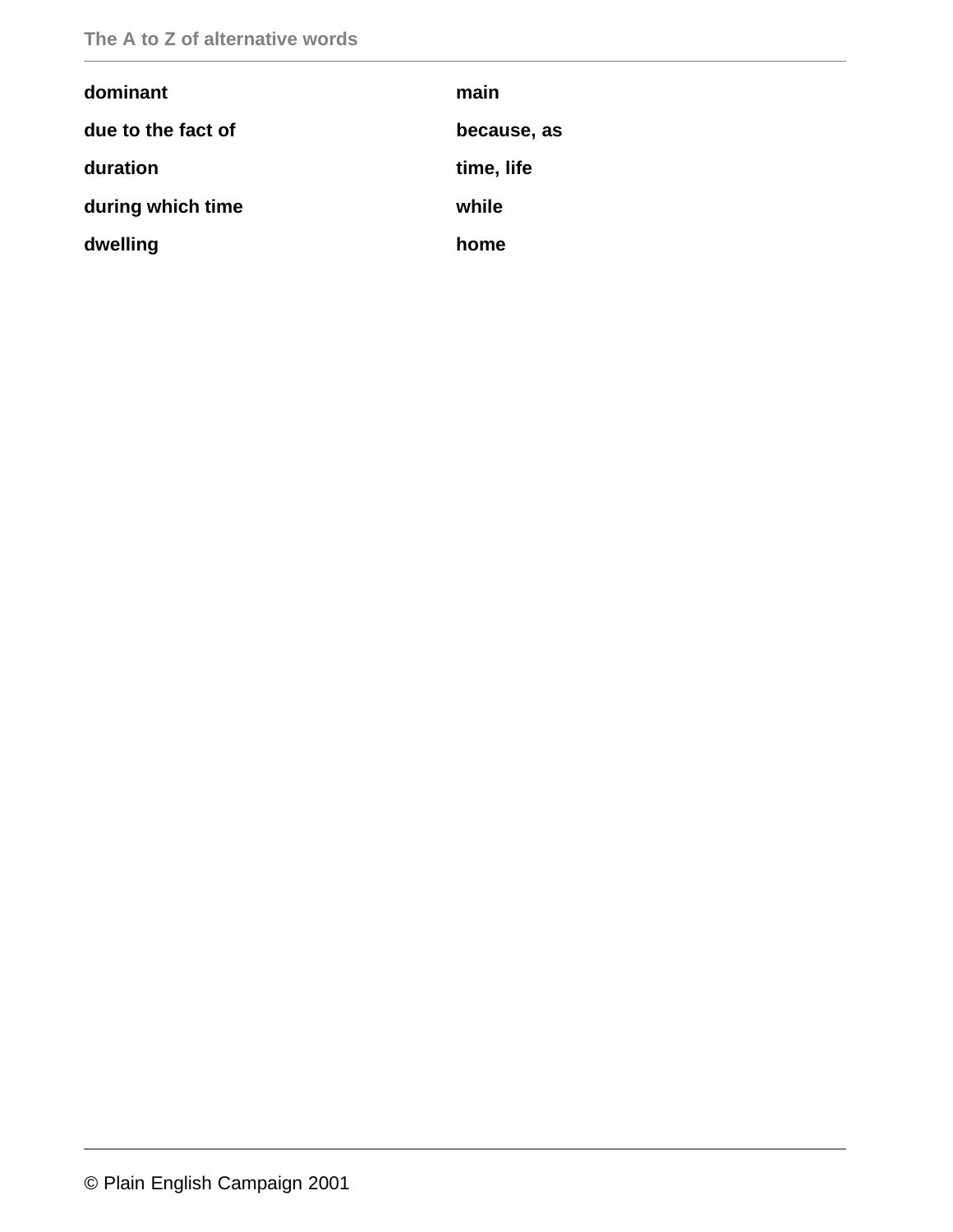#### **E**

| economical             | cheap, good value              |
|------------------------|--------------------------------|
| eligible               | allowed, qualified             |
| elucidate              | explain, make clear            |
| emphasise              | <b>stress</b>                  |
| empower                | allow, let                     |
| enable                 | allow                          |
| enclosed               | inside, with                   |
| (please find) enclosed | I enclose                      |
| encounter              | meet                           |
| endeavour              | try                            |
| enquire                | ask                            |
| enquiry                | question                       |
| ensure                 | make sure                      |
| entitlement            | right                          |
| envisage               | expect, imagine                |
| equivalent             | equal, the same                |
| erroneous              | wrong                          |
| establish              | show, find out, set up         |
| evaluate               | test, check                    |
| evince                 | show, prove                    |
| ex officio             | because of his or her position |
| exceptionally          | only when, in this case        |
| excessive              | too many, too much             |
| exclude                | leave out                      |
| excluding              | apart from, except             |
| exclusively            | only                           |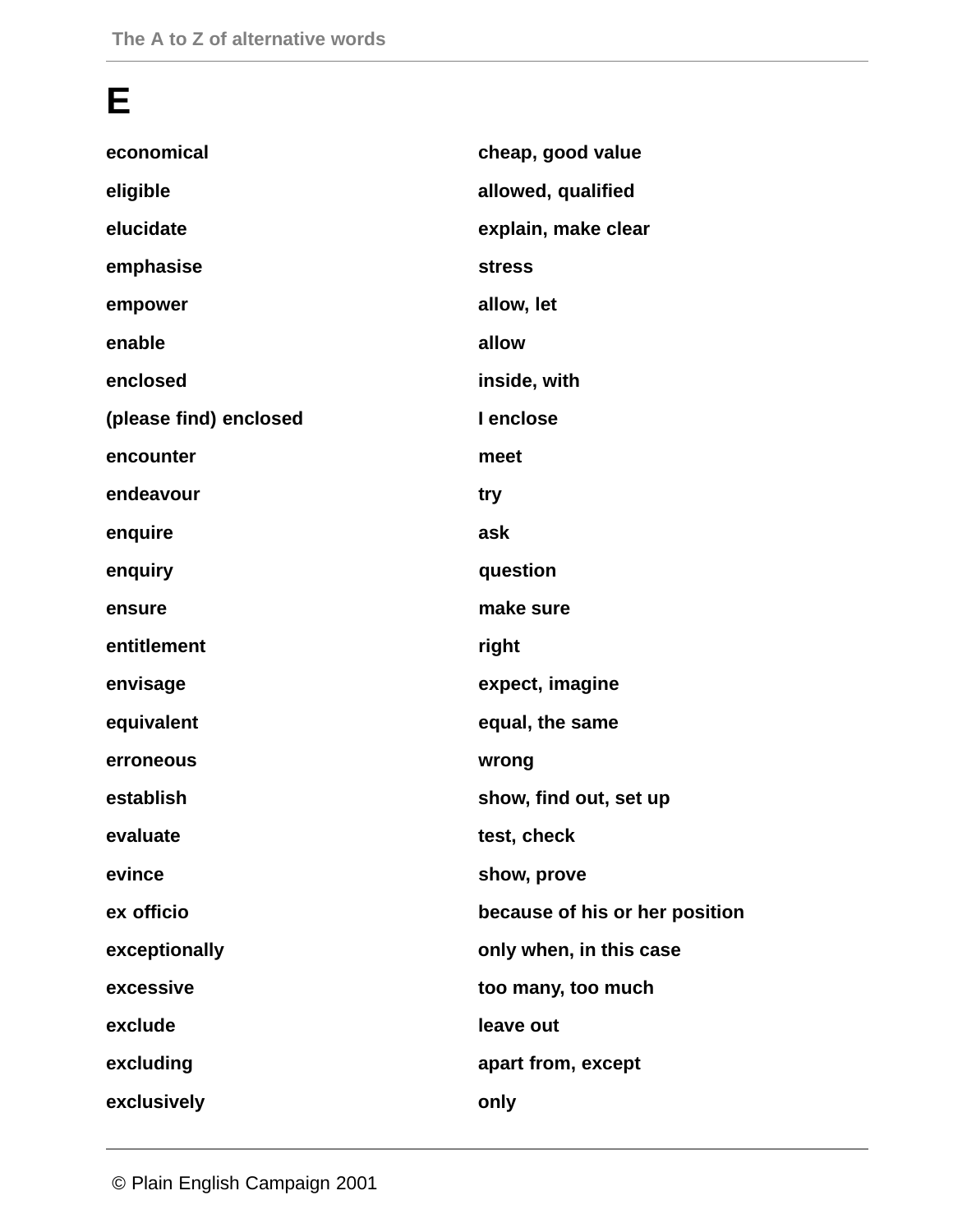| exempt from   | free from                    |
|---------------|------------------------------|
| expedite      | hurry, speed up              |
| expeditiously | as soon as possible, quickly |
| expenditure   | spending                     |
| expire        | run out                      |
| extant        | current, in force            |
| extremity     | limit                        |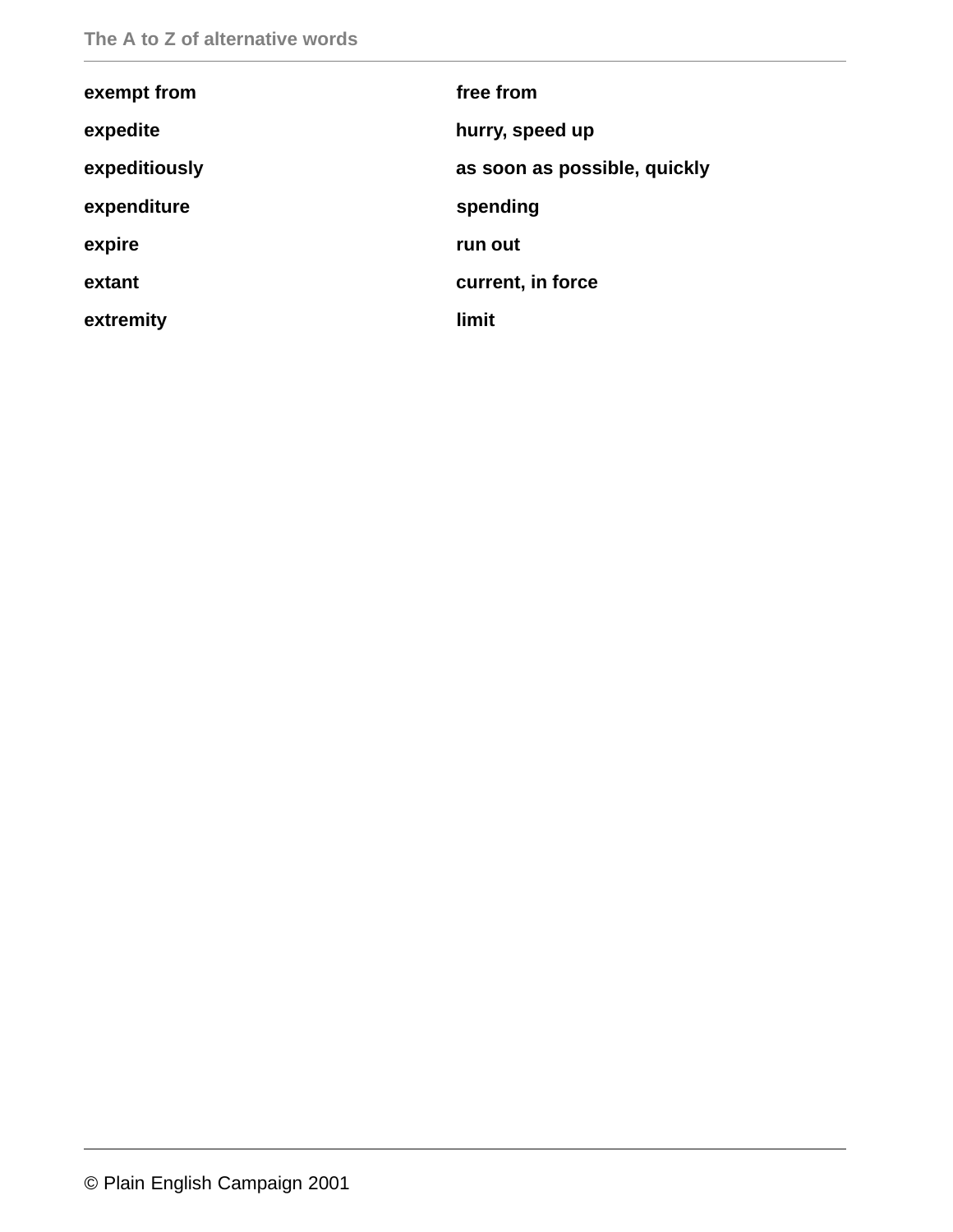# **F**

| fabricate           | make, make up       |
|---------------------|---------------------|
| facilitate          | help, make possible |
| factor              | reason              |
| failure to          | if you do not       |
| finalise            | end, finish         |
| following           | after               |
| for the duration of | during, while       |
| for the purpose of  | to, for             |
| for the reason that | because             |
| formulate           | plan, devise        |
| forthwith           | now, at once        |
| forward             | send                |
| frequently          | often               |
| furnish             | give                |
| further to          | after, following    |
| furthermore         | then, also, and     |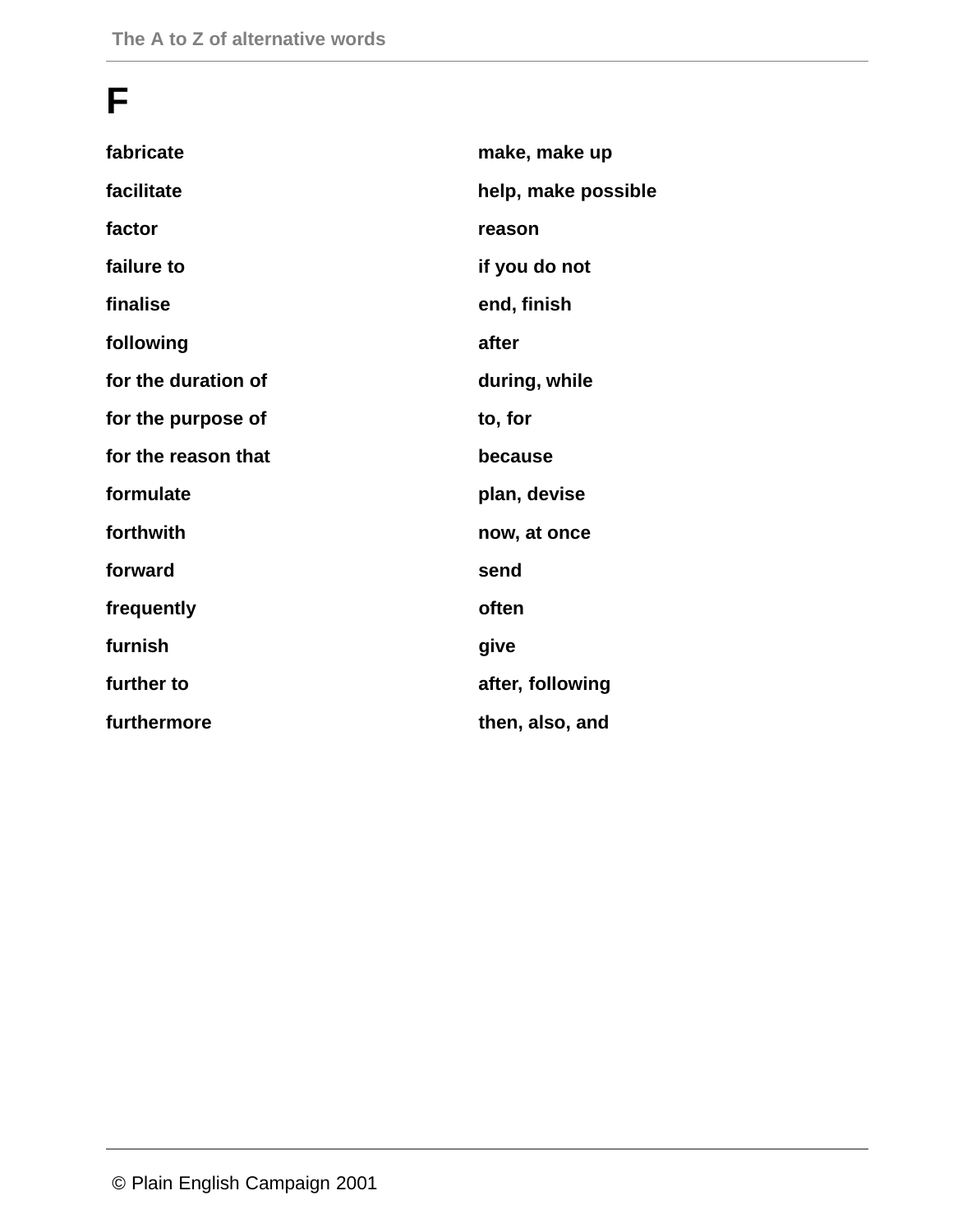# **G**

| generate              | produce, give, make   |
|-----------------------|-----------------------|
| give consideration to | consider, think about |
| grant                 | qive                  |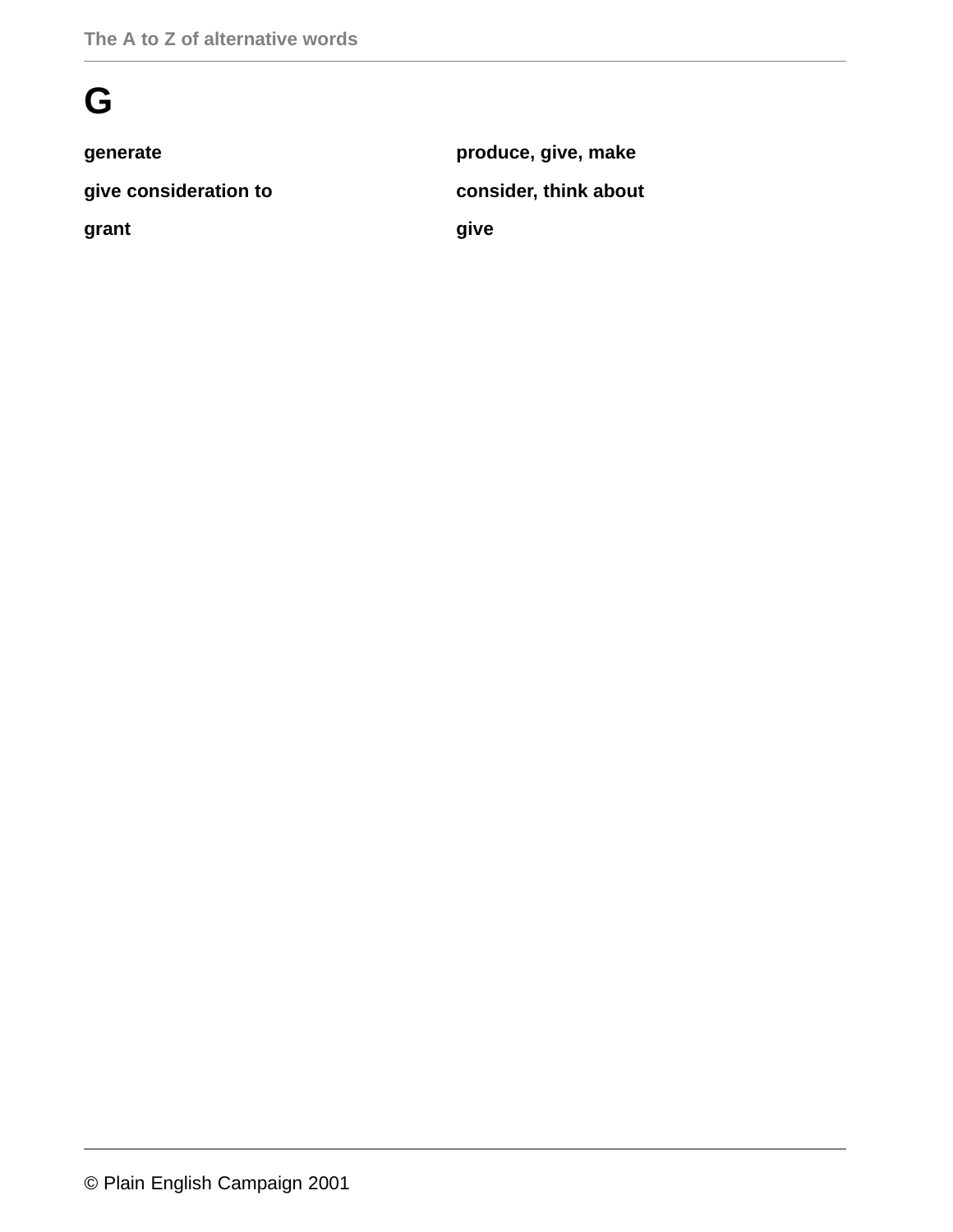# **H**

| henceforth       | from now on, from today    |
|------------------|----------------------------|
| hereby           | now, by this (or edit out) |
| herein           | here (or edit out)         |
| hereinafter      | after this (or edit out)   |
| hereof           | of this                    |
| hereto           | to this                    |
| heretofore       | until now, previously      |
| hereunder        | below                      |
| herewith         | with this (or edit out)    |
| hitherto         | until now                  |
| hold in abeyance | wait, postpone             |
| hope and trust   | hope, trust (but not both) |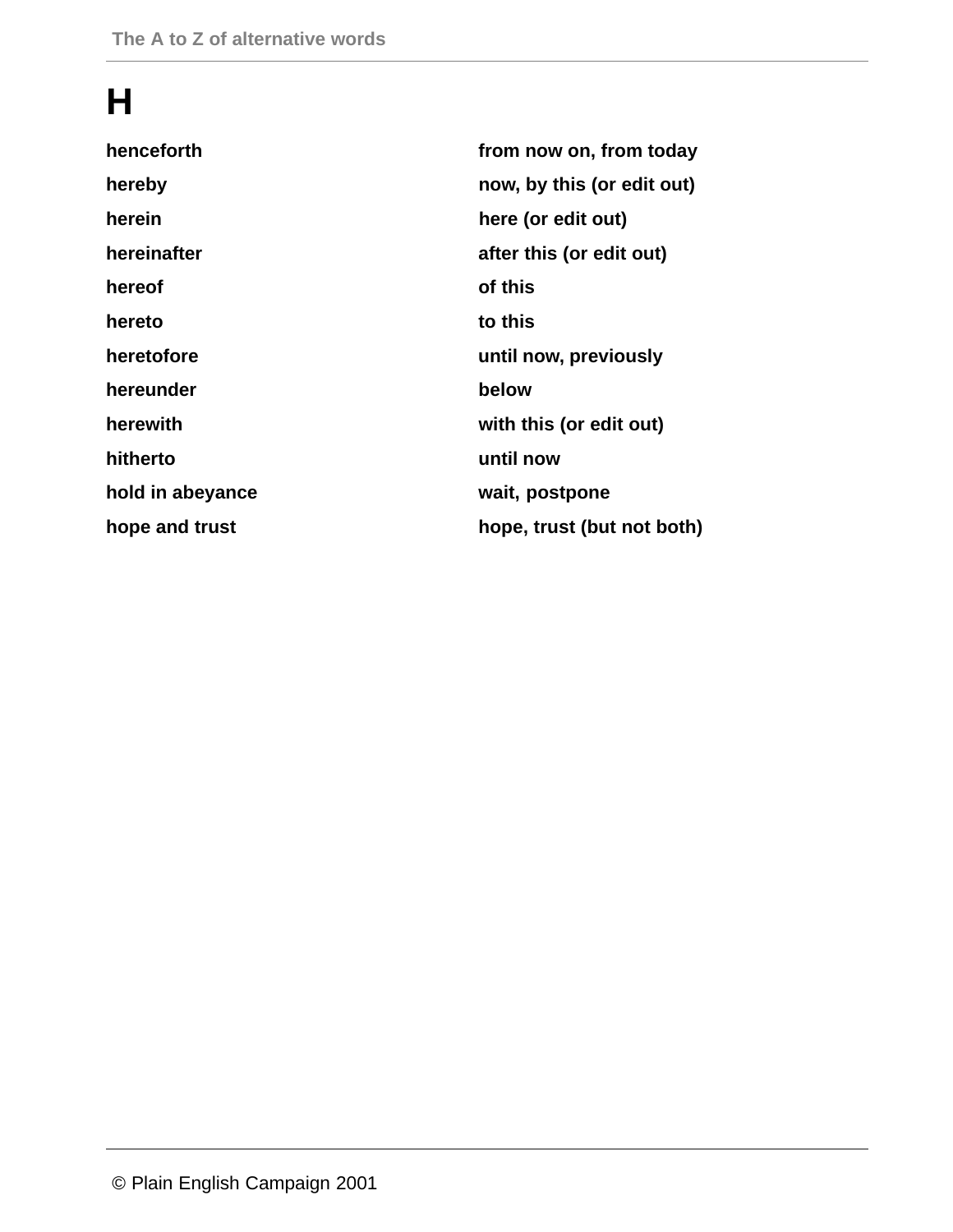#### **I**

| if and when                  | if, when (but not both)            |
|------------------------------|------------------------------------|
| illustrate                   | show, explain                      |
| immediately                  | at once, now                       |
| implement                    | carry out, do                      |
| imply                        | suggest, hint at                   |
| in a number of cases         | some (or say how many)             |
| in accordance with           | as under, in line with, because of |
| in addition (to)             | and, as well as, also              |
| in advance                   | before                             |
| in case of                   | if                                 |
| in conjunction with          | and, with                          |
| in connection with           | for, about                         |
| in consequence               | because, as a result               |
| in excess of                 | more than                          |
| in lieu of                   | instead of                         |
| in order that                | so that                            |
| in receipt of                | get, have, receive                 |
| in relation to               | about                              |
| in respect of                | about, for                         |
| in the absence of            | without                            |
| in the course of             | while, during                      |
| in the event of/that         | if                                 |
| in the majority of instances | most, mostly                       |
| in the near future           | soon                               |
| in the neighbourhood of      | about, around                      |
| in view of the fact that     | as, because                        |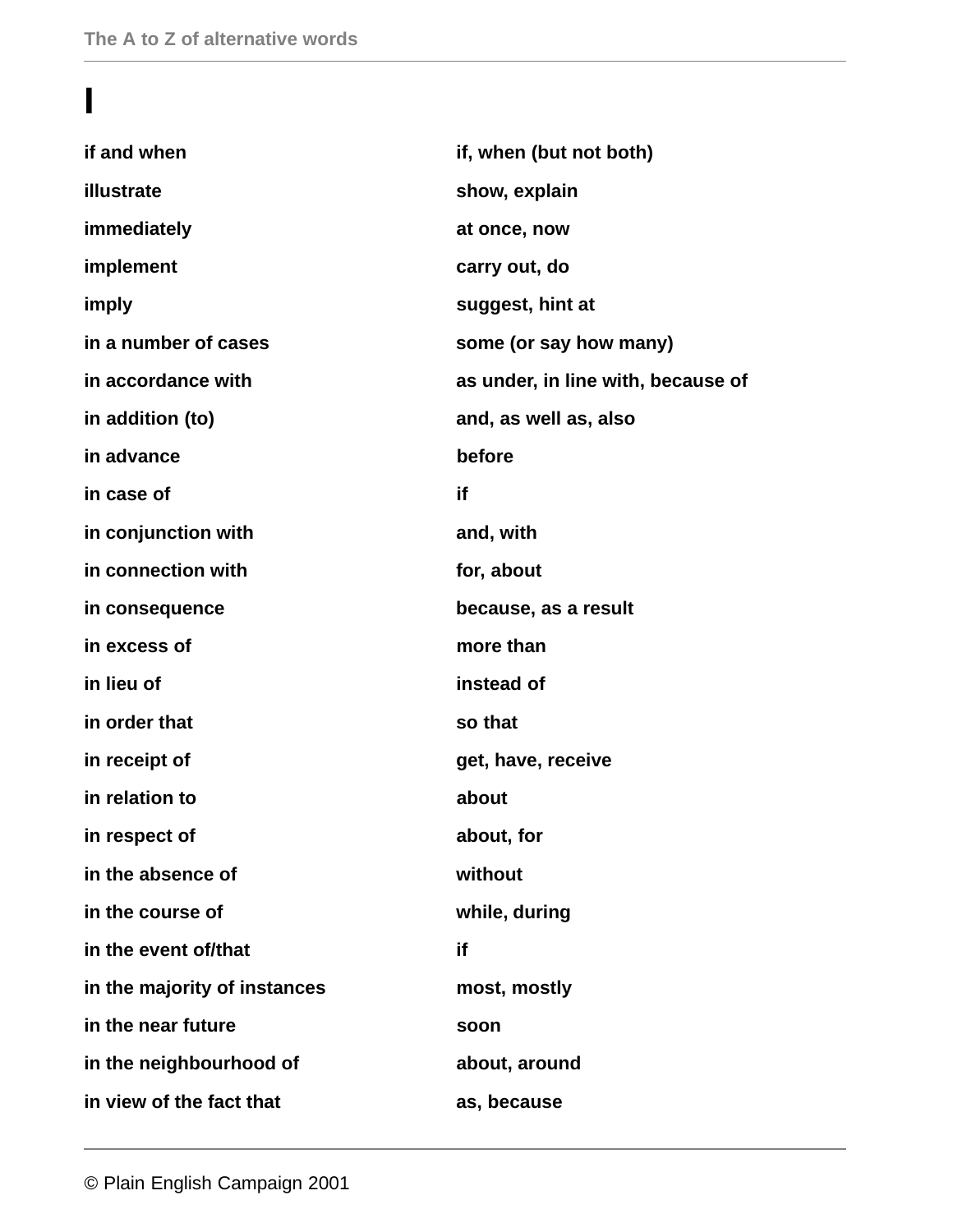| inappropriate         | wrong, unsuitable    |
|-----------------------|----------------------|
| inception             | start, beginning     |
| incorporating         | which includes       |
| incurred              | have to pay, owe     |
| indicate              | show, suggest        |
| inform                | tell                 |
| initially             | at first             |
| initiate              | begin, start         |
| insert                | put in               |
| instances             | cases                |
| intend to             | will                 |
| intimate              | say, hint            |
| irrespective of       | despite, even if     |
| is in accordance with | agrees with, follows |
| is of the opinion     | thinks               |
| issue                 | give, send           |
| it is known that      | I/we know that       |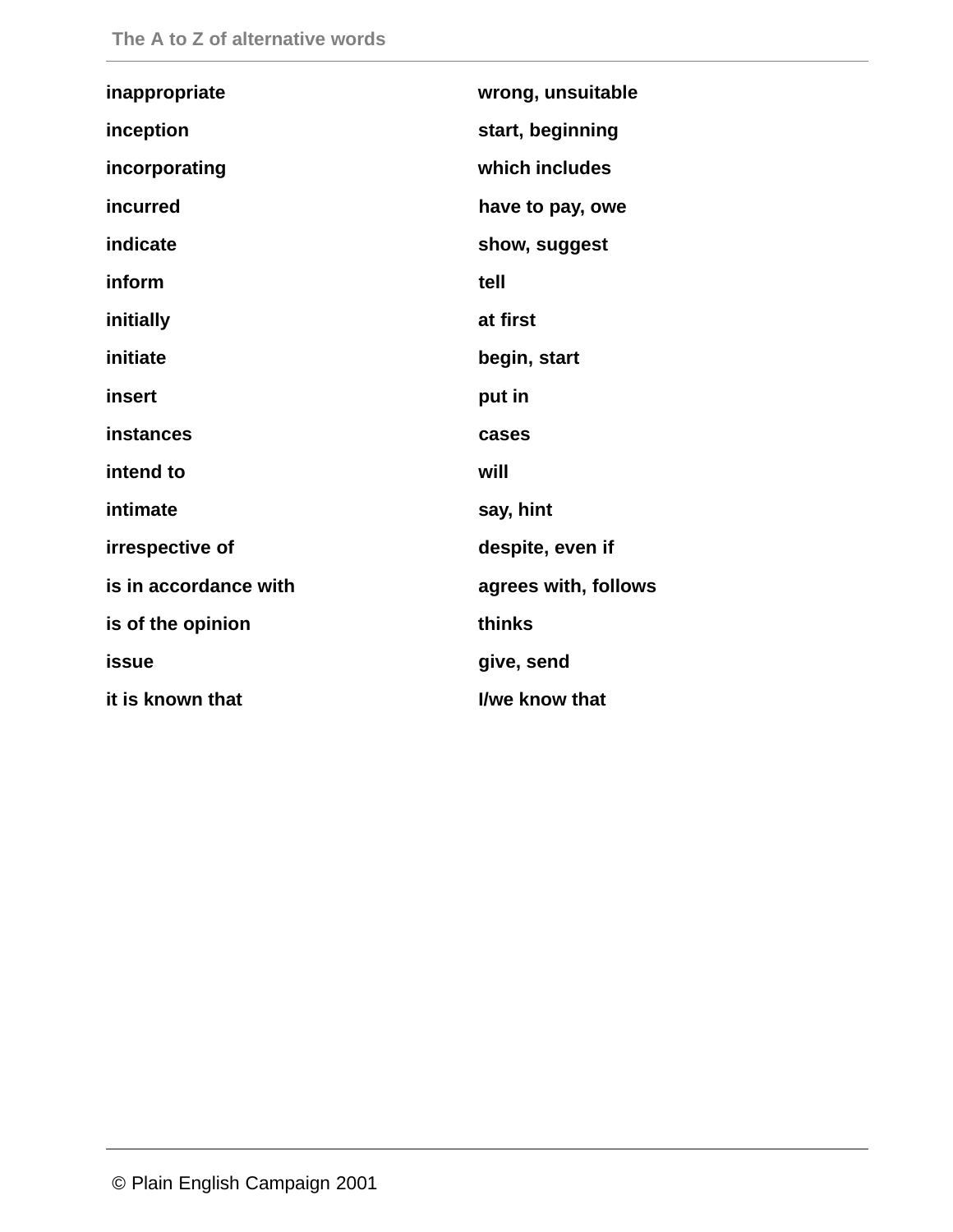# **J**

**jeopardise risk, threaten**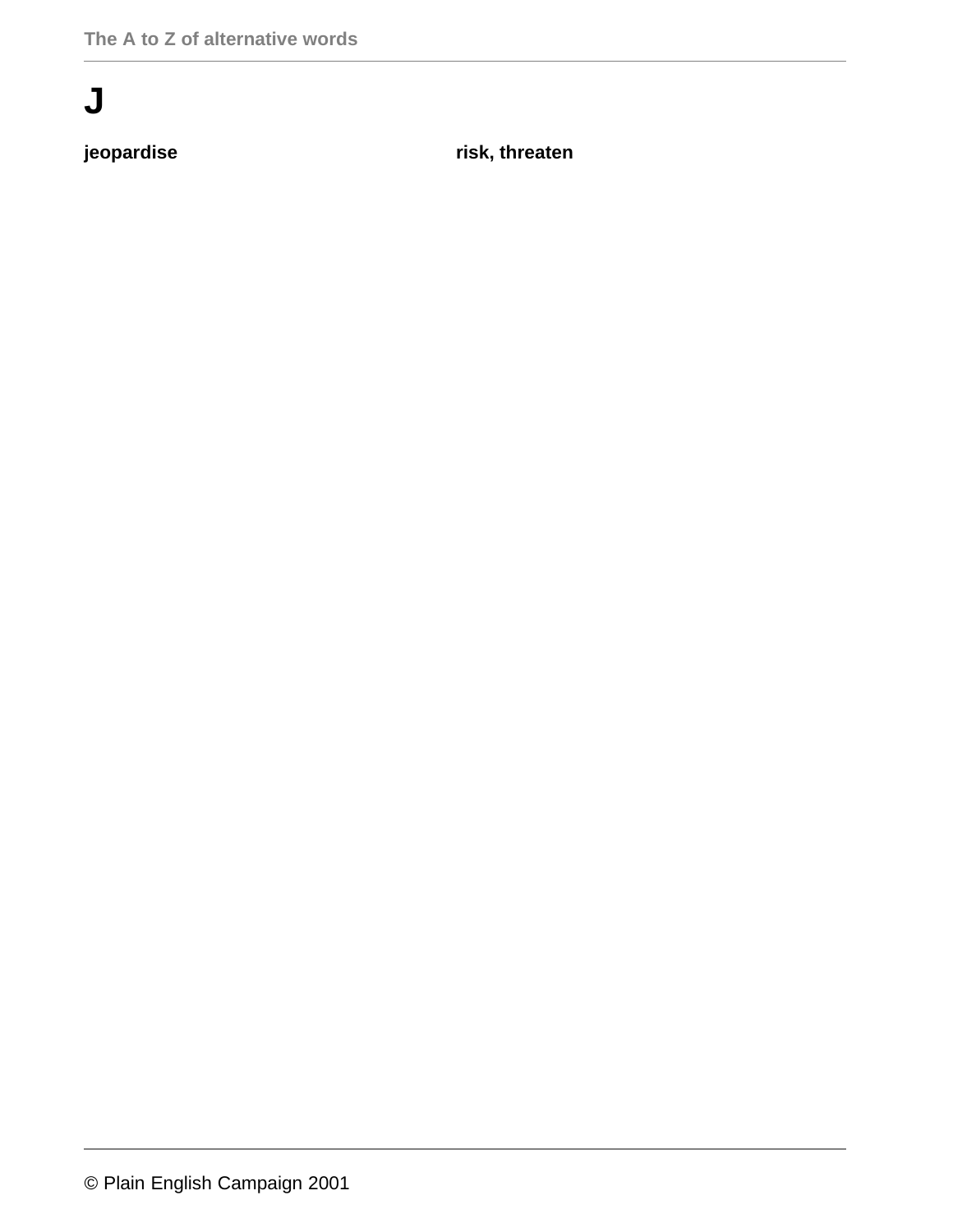# **L**

| (a) large number of | many, most (or say how many)                                                   |
|---------------------|--------------------------------------------------------------------------------|
| (to) liaise with    | to meet with, to discuss with, to work with<br>(whichever is more descriptive) |
| <b>locality</b>     | place, area                                                                    |
| <b>locate</b>       | find, put                                                                      |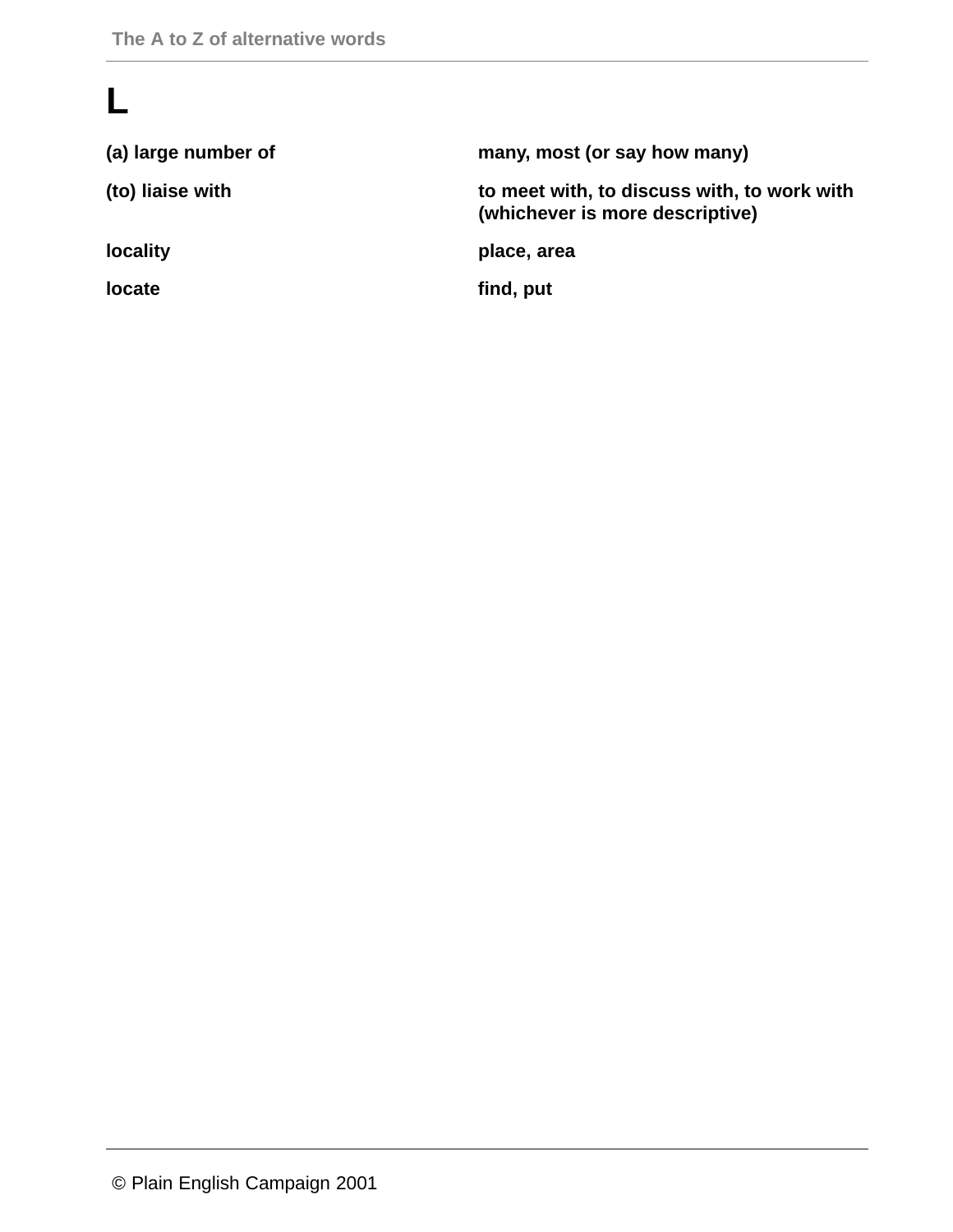# **M**

| magnitude         | size               |
|-------------------|--------------------|
| (it is) mandatory | (you) must         |
| manner            | way                |
| manufacture       | make               |
| marginal          | small, slight      |
| material          | relevant           |
| materialise       | happen, occur      |
| may in the future | may, might, could  |
| merchandise       | goods              |
| mislay            | lose               |
| modification      | change             |
| moreover          | and, also, as well |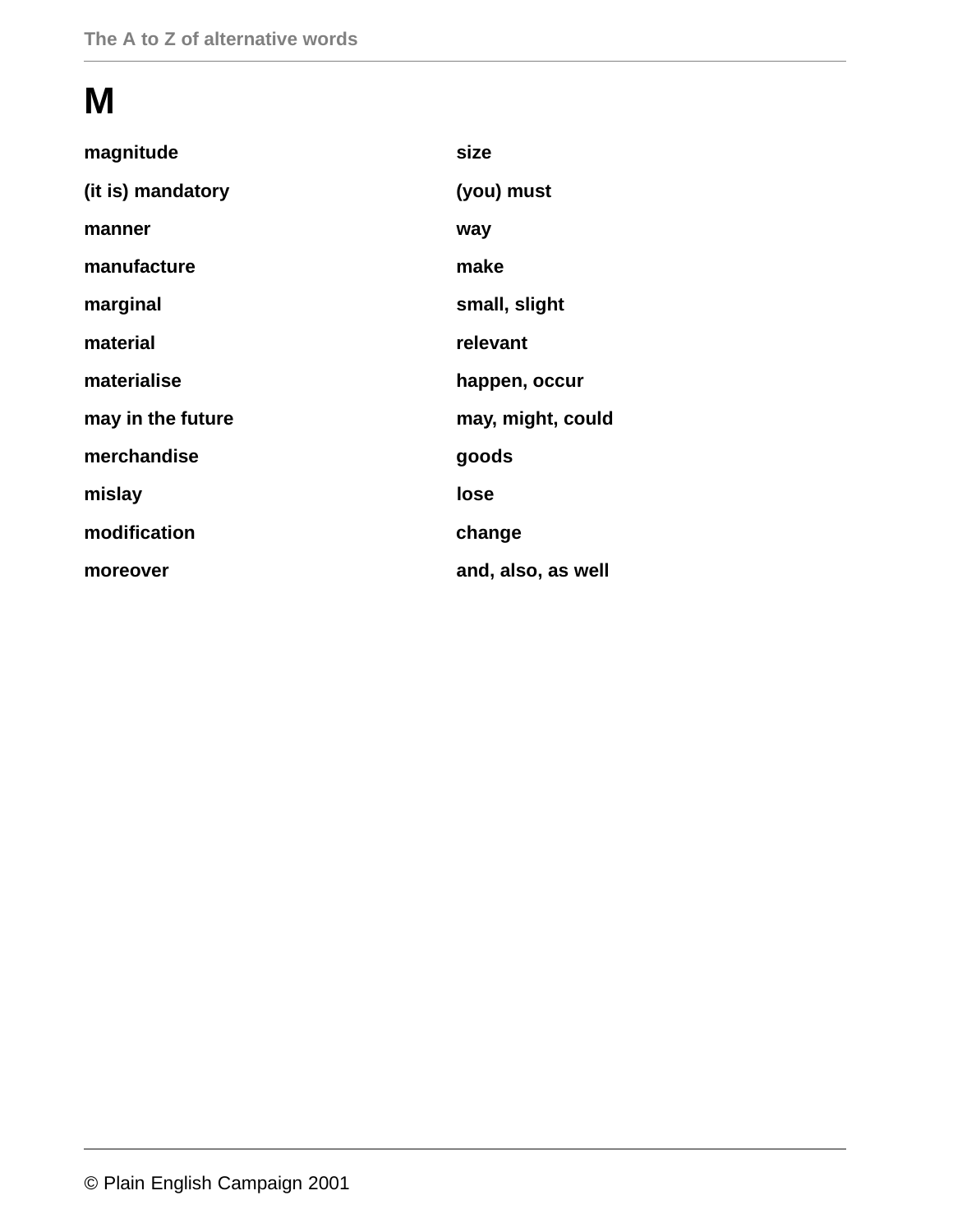# **N**

| very small                   |
|------------------------------|
| but, however, even so        |
| tell, let us/you know        |
| even if, despite, still, yet |
| many (or say how many)       |
|                              |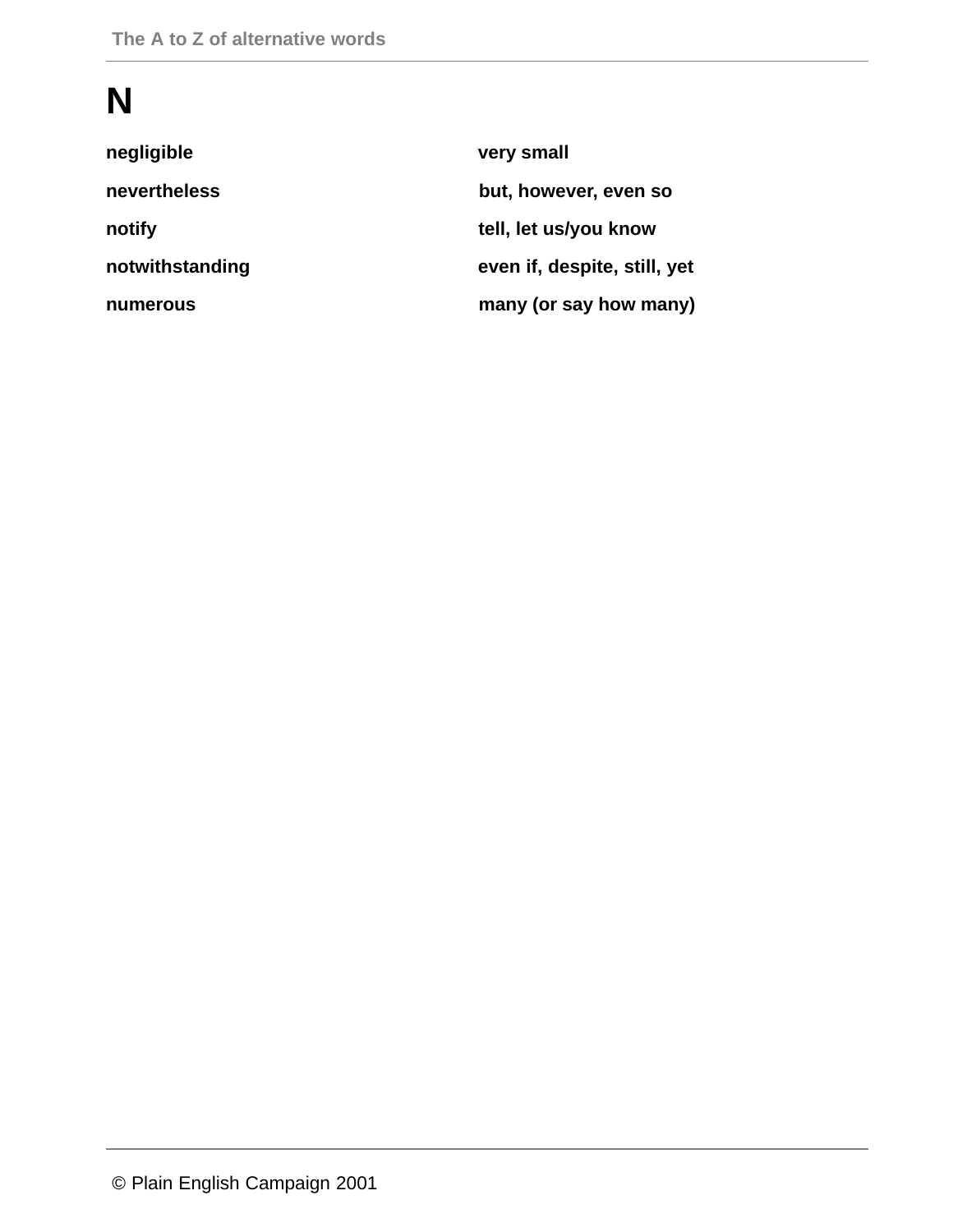#### **o**

| objective             | aim, goal             |
|-----------------------|-----------------------|
| (it is) obligatory    | (you) must            |
| obtain                | get, receive          |
| occasioned by         | caused by, because of |
| on behalf of          | for                   |
| on numerous occasions | often                 |
| on receipt of         | when we/you get       |
| on request            | if you ask            |
| on the grounds that   | because               |
| on the occasion that  | when, if              |
| operate               | work, run             |
| optimum               | best, ideal           |
| option                | choice                |
| ordinarily            | normally, usually     |
| otherwise             | or                    |
| outstanding           | unpaid                |
| owing to              | because of            |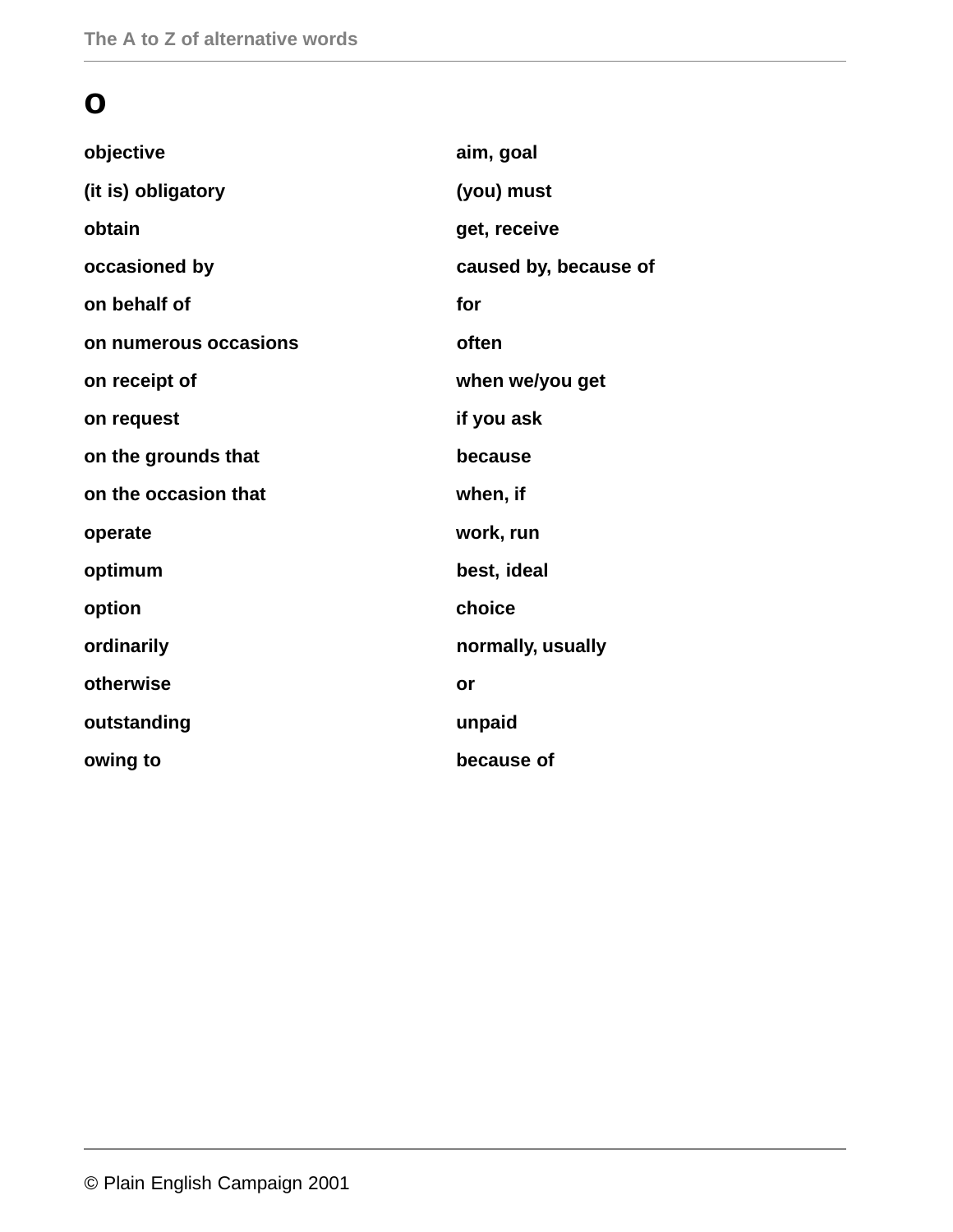# **p**

| (a) percentage of       | some (or say what percentage)                                     |
|-------------------------|-------------------------------------------------------------------|
| partially               | partly                                                            |
| participate             | join in, take part                                                |
| particulars             | details, facts                                                    |
| per annum               | a year                                                            |
| perform                 | do                                                                |
| permissible             | allowed                                                           |
| permit                  | let, allow                                                        |
| personnel               | people, staff                                                     |
| persons                 | people, anyone                                                    |
| peruse                  | read, read carefully, look at                                     |
| place                   | put                                                               |
| possess                 | have, own                                                         |
| possessions             | belongings                                                        |
| practically             | almost, nearly                                                    |
| predominant             | main                                                              |
| prescribe               | set, fix                                                          |
| preserve                | keep, protect                                                     |
| previous                | earlier, before, last                                             |
| principal               | main                                                              |
| prior to                | before                                                            |
| proceed                 | go ahead                                                          |
| procure                 | get, obtain, arrange                                              |
| profusion of            | plenty, too many (or say how many)                                |
| (to) progress something | (replace with a more precise phrase saying<br>what you are doing) |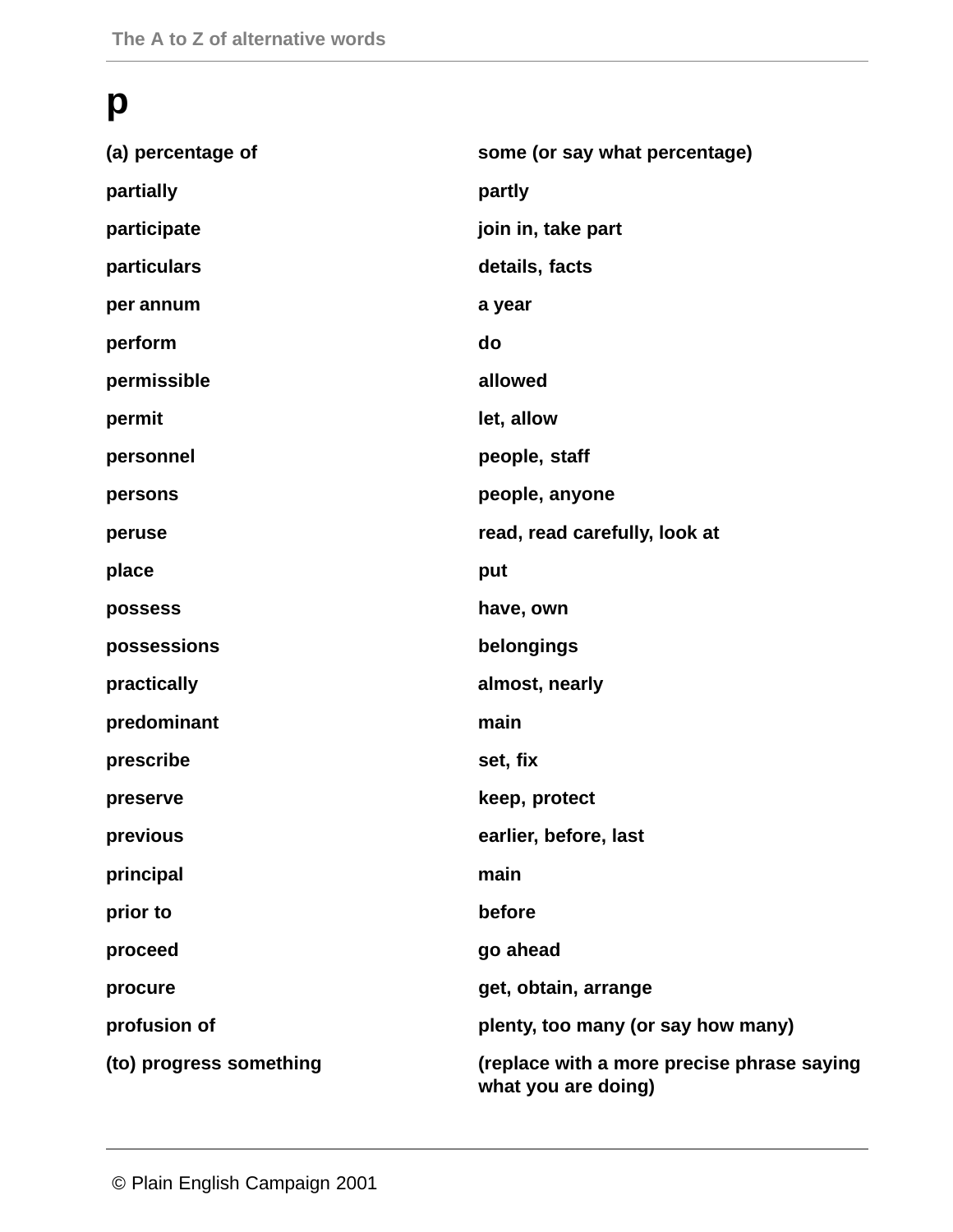| prohibit      | ban, stop                       |
|---------------|---------------------------------|
| projected     | estimated                       |
| prolonged     | long                            |
| promptly      | quickly, at once                |
| promulgate    | advertise, announce             |
| proportion    | part                            |
| provide       | give                            |
| provided that | if, as long as                  |
| provisions    | rules, terms                    |
| proximity     | closeness, nearness             |
| purchase      | buy                             |
| pursuant to   | under, because of, in line with |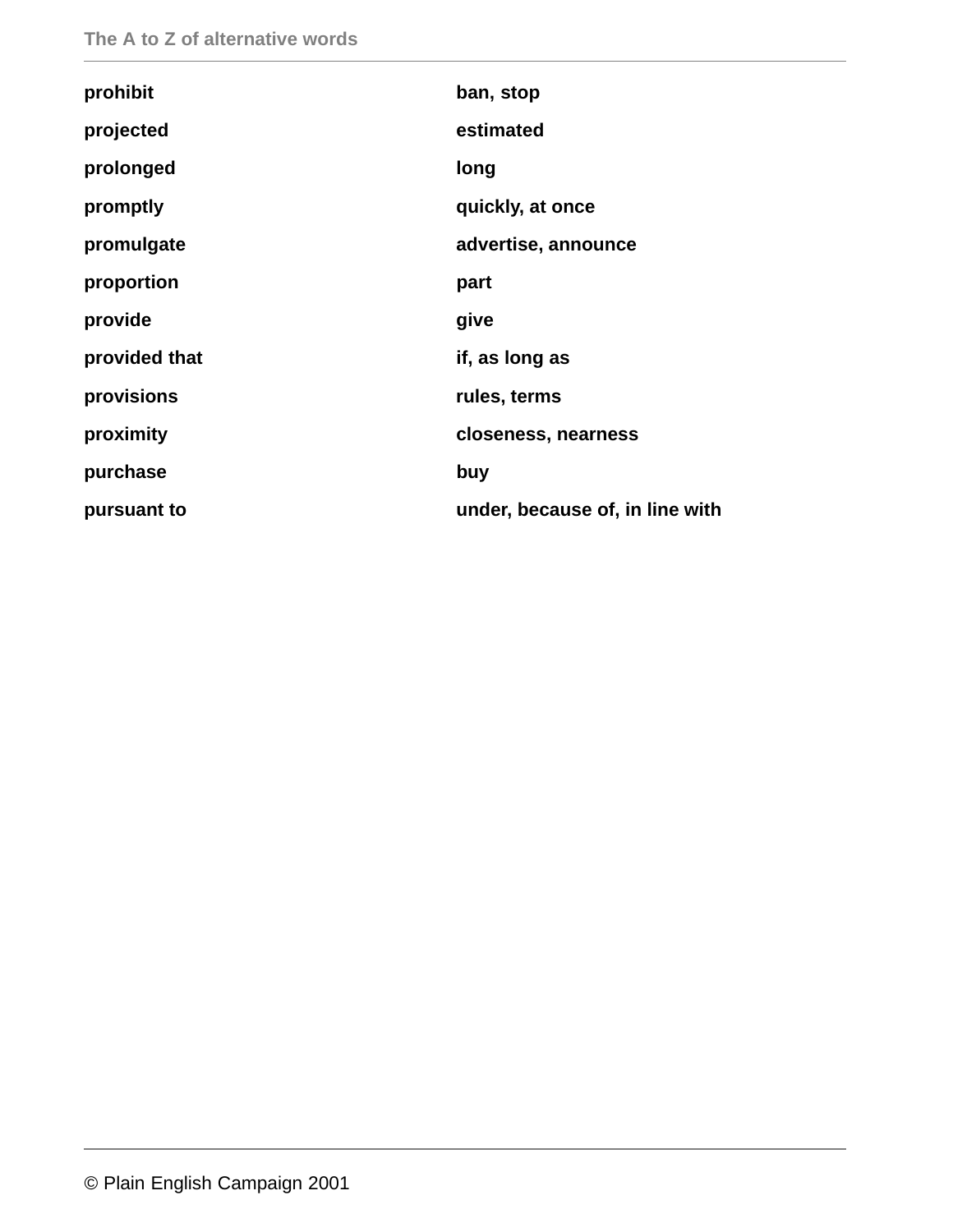# **Q**

**qualify for can get, be able to get**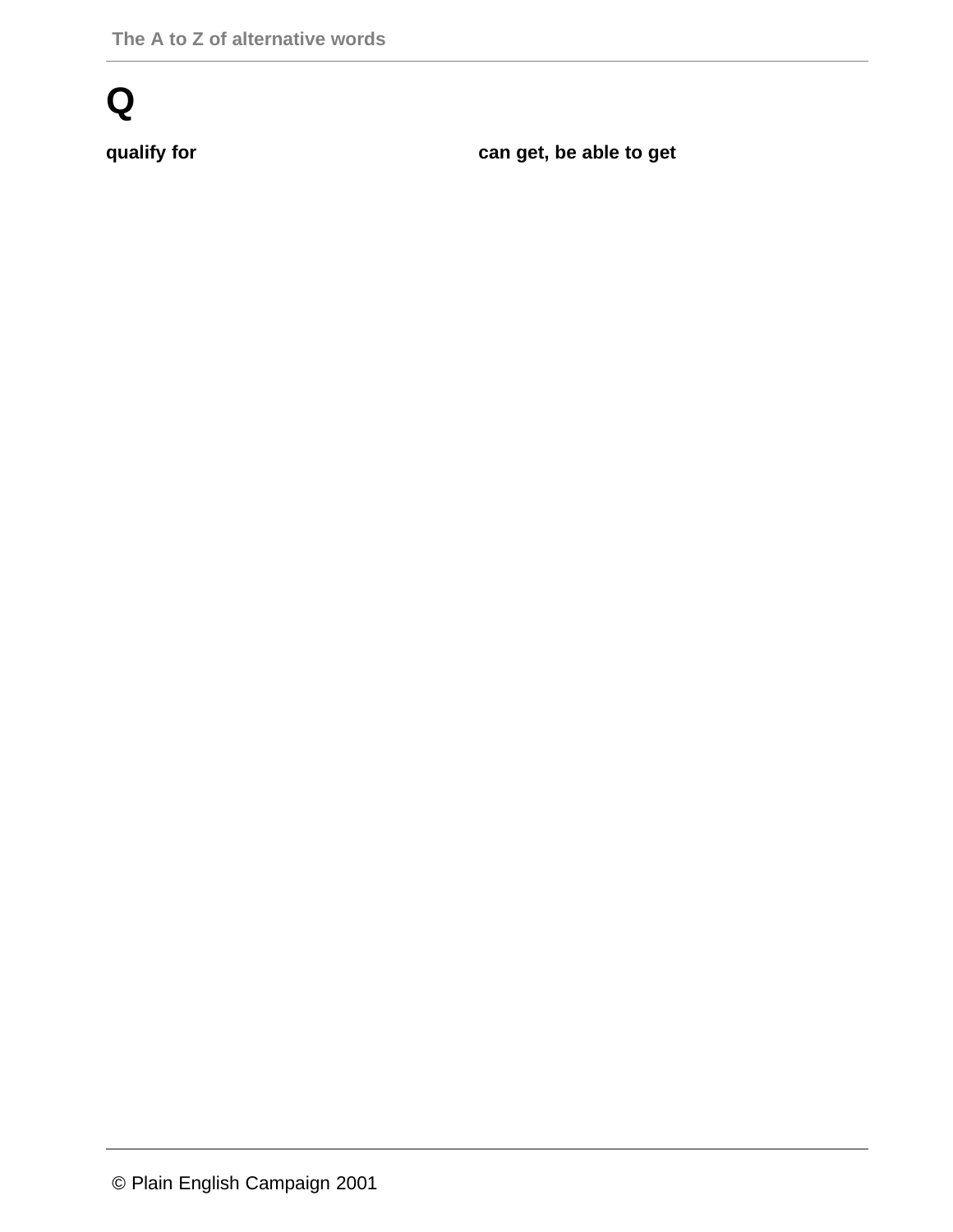# **R**

| reconsider       | think again about, look again at |
|------------------|----------------------------------|
| reduce           | cut                              |
| reduction        | cut                              |
| referred to as   | called                           |
| refer to         | talk about, mention              |
| (have) regard to | take into account                |
| regarding        | about, on                        |
| regulation       | rule                             |
| reimburse        | repay, pay back                  |
| reiterate        | repeat, restate                  |
| relating to      | about                            |
| remain           | stay                             |
| remainder        | the rest, what is left           |
| remittance       | payment                          |
| remuneration     | pay, wages, salary               |
| render           | make, give, send                 |
| represent        | show, stand for, be              |
| request          | ask, question                    |
| require          | need, want, force                |
| requirements     | needs, rules                     |
| reside           | live                             |
| residence        | home, where you live             |
| restriction      | limit                            |
| retain           | keep                             |
| review           | look at (again)                  |
| revised          | new, changed                     |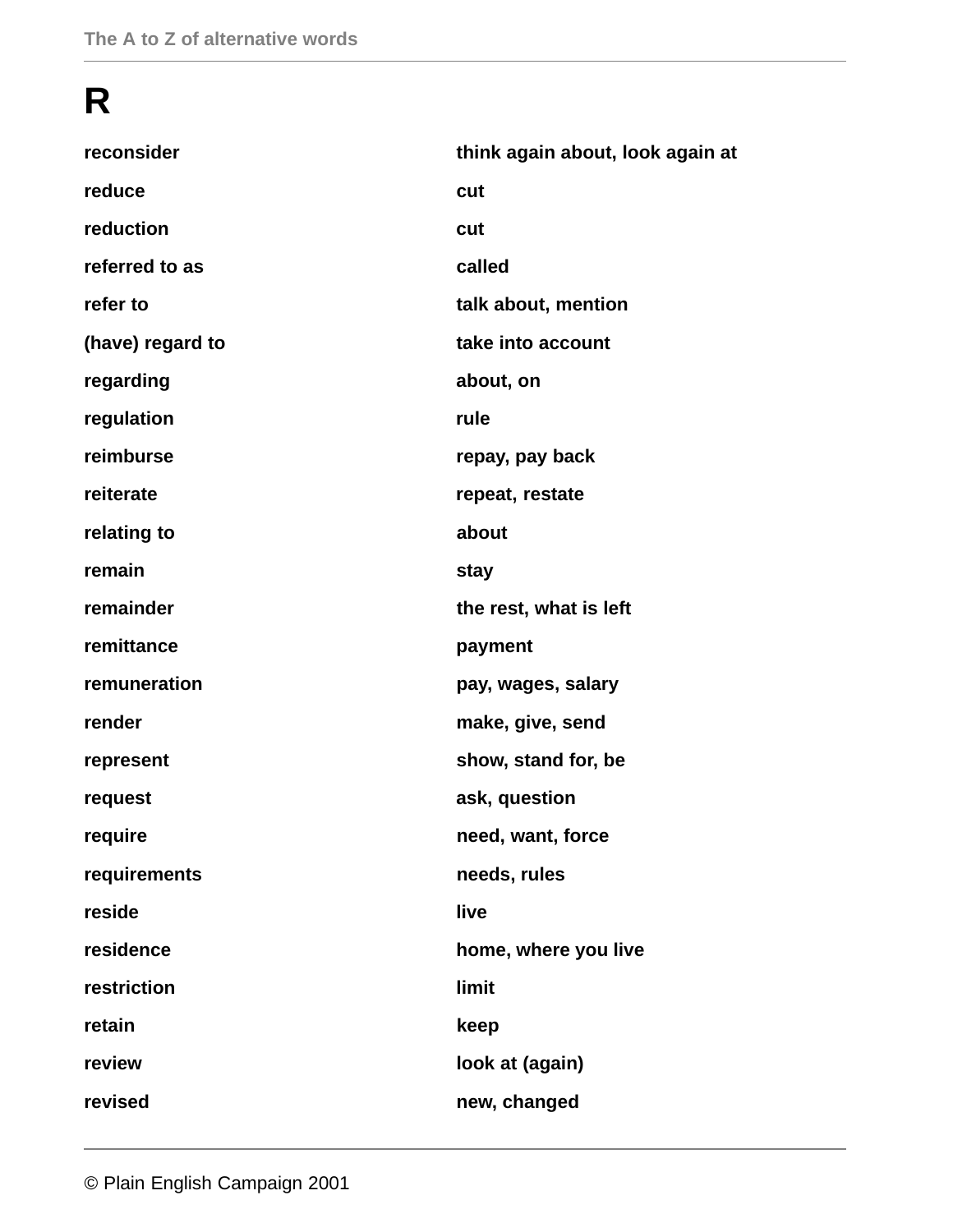# **S**

| said/such/same     | the, this, that                 |
|--------------------|---------------------------------|
| scrutinise         | read (look at) carefully        |
| select             | choose                          |
| settle             | pay                             |
| similarly          | also, in the same way           |
| solely             | only                            |
| specified          | given, written, set             |
| state              | say, tell us, write down        |
| statutory          | legal, by law                   |
| subject to         | depending on, under, keeping to |
| submit             | send, give                      |
| subsequent to/upon | after                           |
| subsequently       | later                           |
| substantial        | large, great, a lot of          |
| substantially      | more or less                    |
| sufficient         | enough                          |
| supplement         | go with, add to                 |
| supplementary      | extra, more                     |
| supply             | give, sell, delivery            |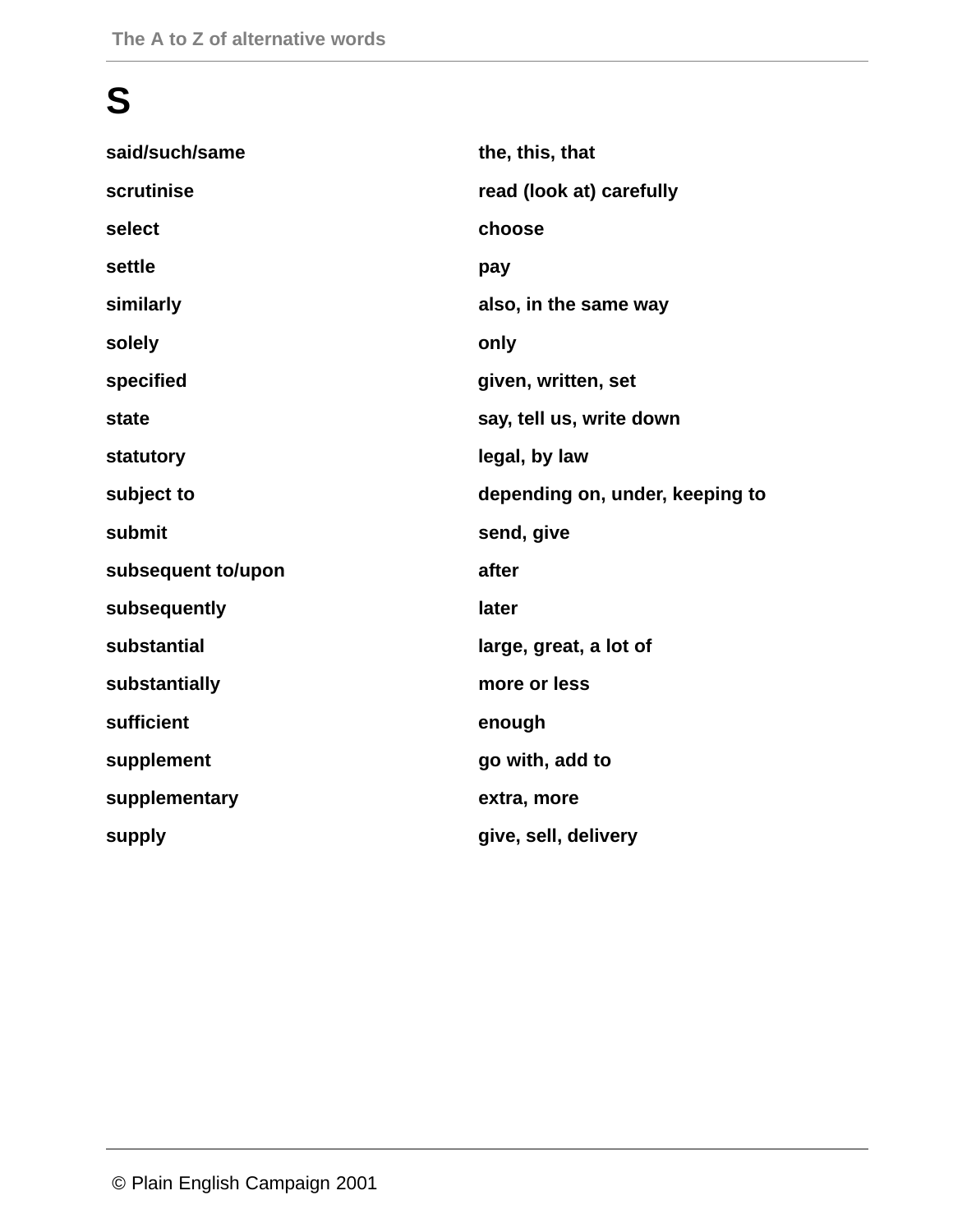# **T**

| (the) tenant               | you                      |
|----------------------------|--------------------------|
| terminate                  | stop, end                |
| that being the case        | if so                    |
| the question as to whether | whether                  |
| thereafter                 | then, afterwards         |
| thereby                    | by that, because of that |
| therein                    | in that, there           |
| thereof                    | of that                  |
| thereto                    | to that                  |
| thus                       | so, therefore            |
| to date                    | so far, up to now        |
| to the extent that         | if, when                 |
| transfer                   | change, move             |
| transmit                   | send                     |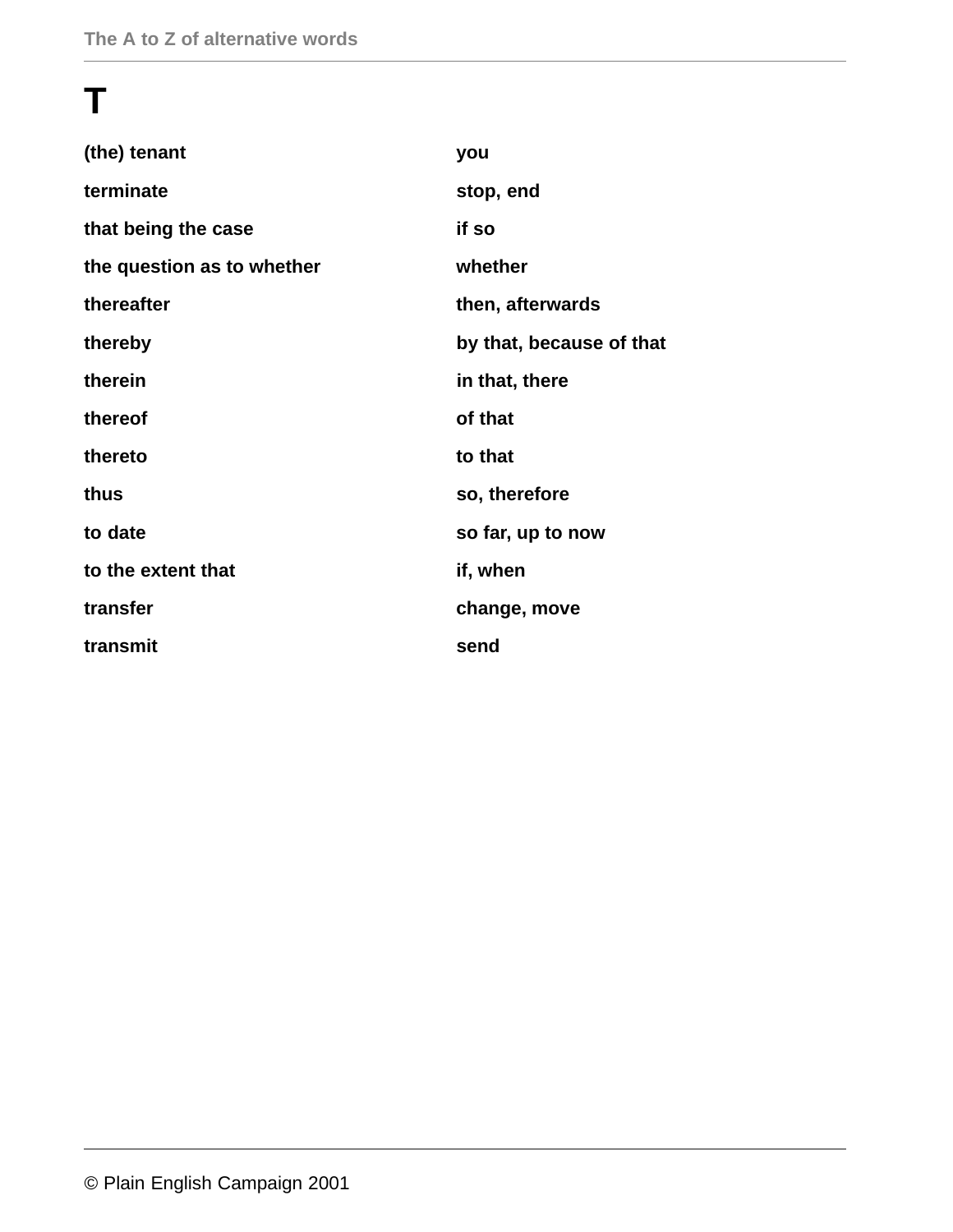# **U**

| ultimately      | in the end, finally |
|-----------------|---------------------|
| unavailability  | lack of             |
| undernoted      | the following       |
| undersigned     | I, we               |
| undertake       | agree, promise, do  |
| uniform         | same, similar       |
| unilateral      | one-sided, one-way  |
| unoccupied      | empty               |
| until such time | until               |
| utilisation     | use                 |
| utilise         | use                 |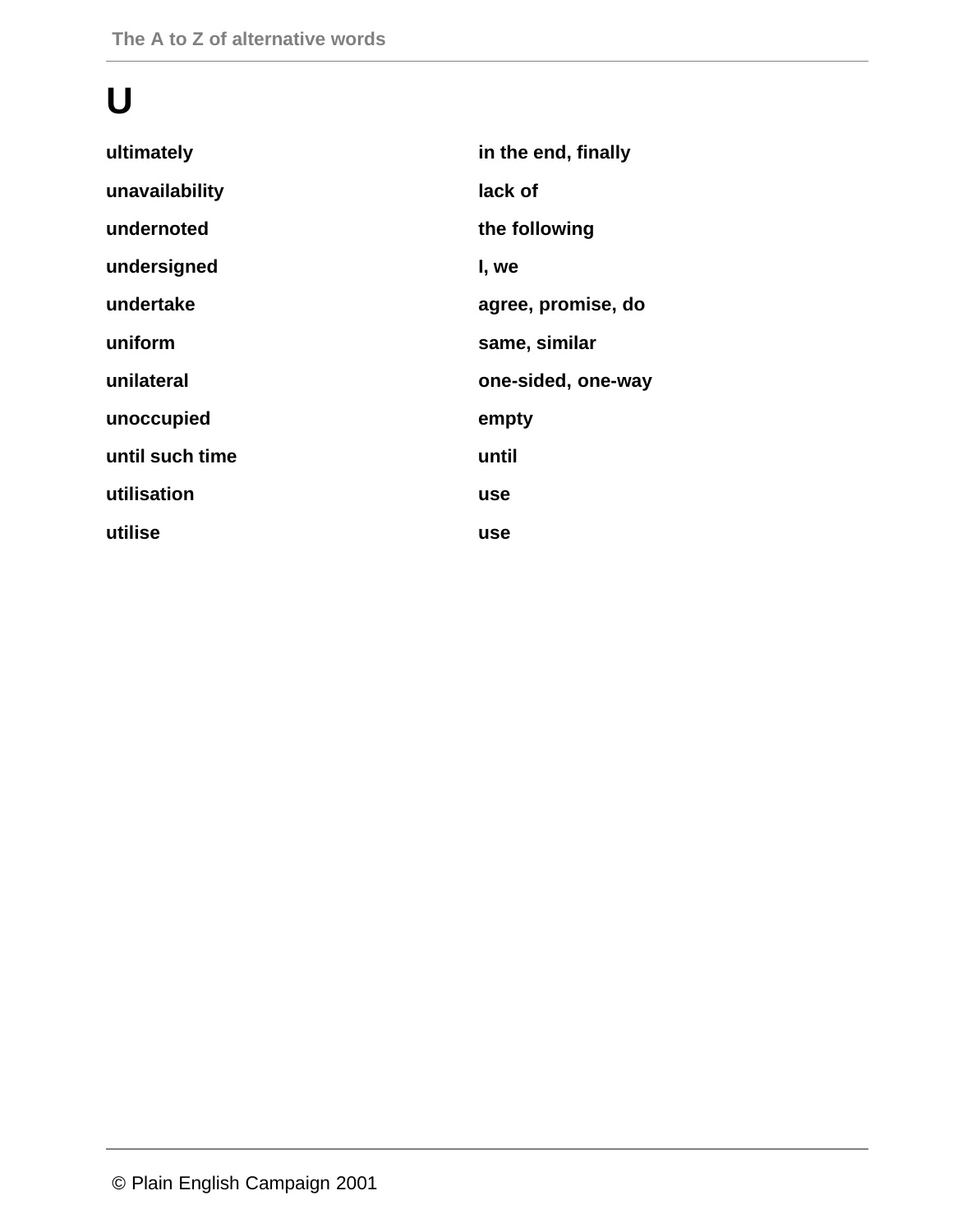# **V**

| variation | change               |
|-----------|----------------------|
| virtually | almost (or edit out) |
| visualise | see, predict         |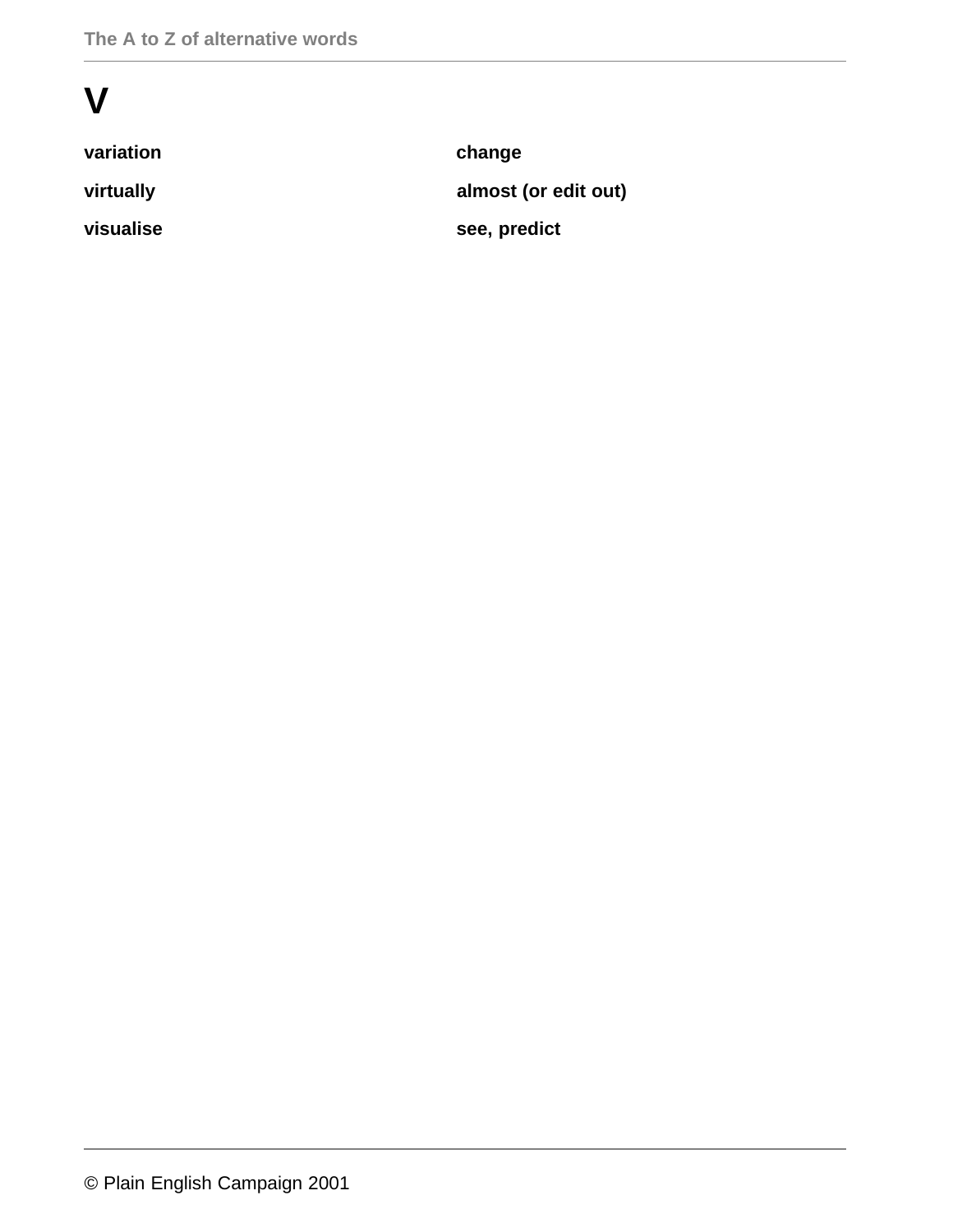# **W**

| ways and means            | ways                  |
|---------------------------|-----------------------|
| we have pleasure in       | we are glad to        |
| whatsoever                | whatever, what, any   |
| whensoever                | when                  |
| whereas                   | but                   |
| whether or not            | whether               |
| with a view to            | to, so that           |
| with effect from          | from                  |
| with reference to         | about                 |
| with regard to            | about, for            |
| with respect to           | about, for            |
| with the minimum of delay | quickly (or say when) |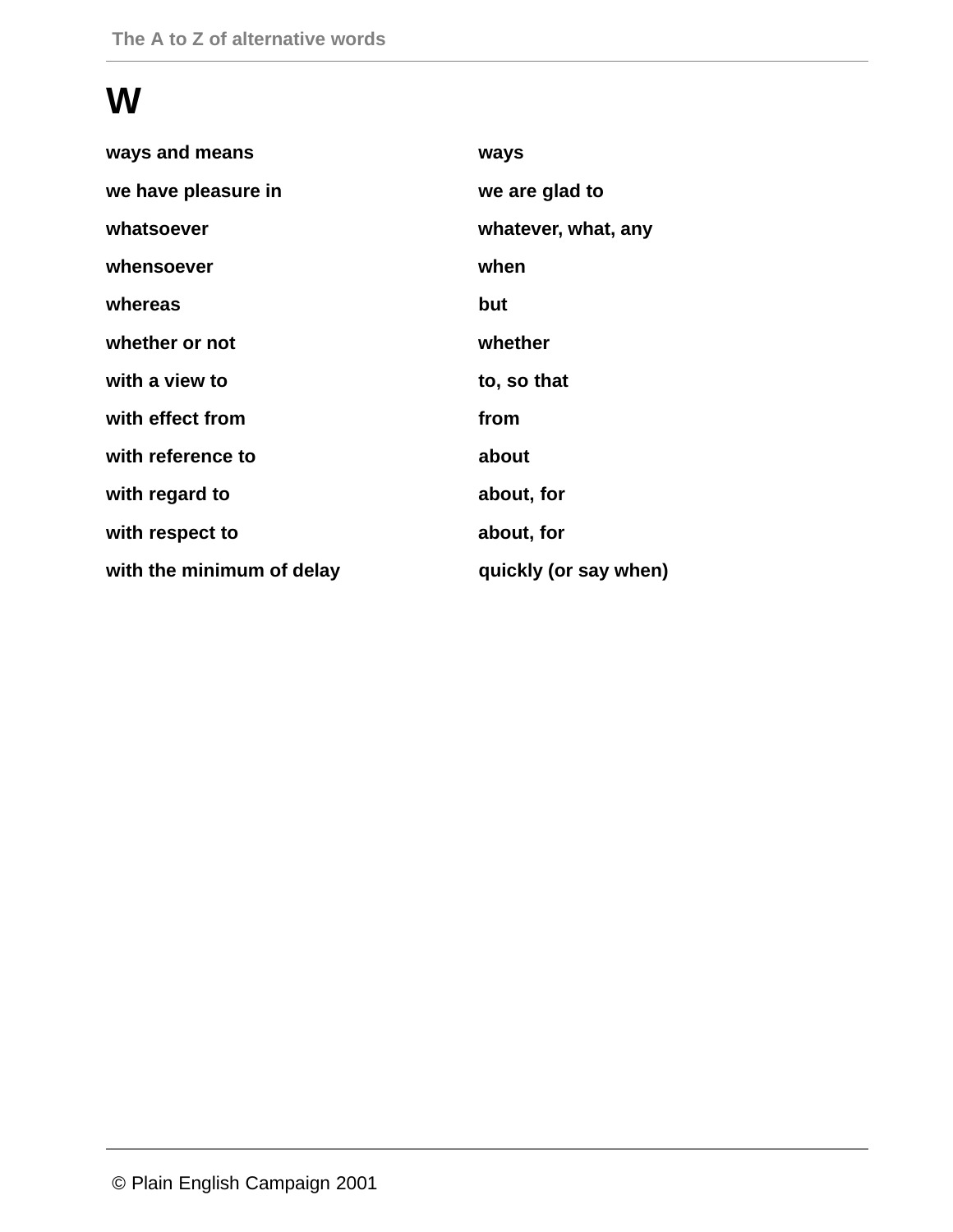# **Y**

**you are requested please**

**your attention is drawn please see, please note**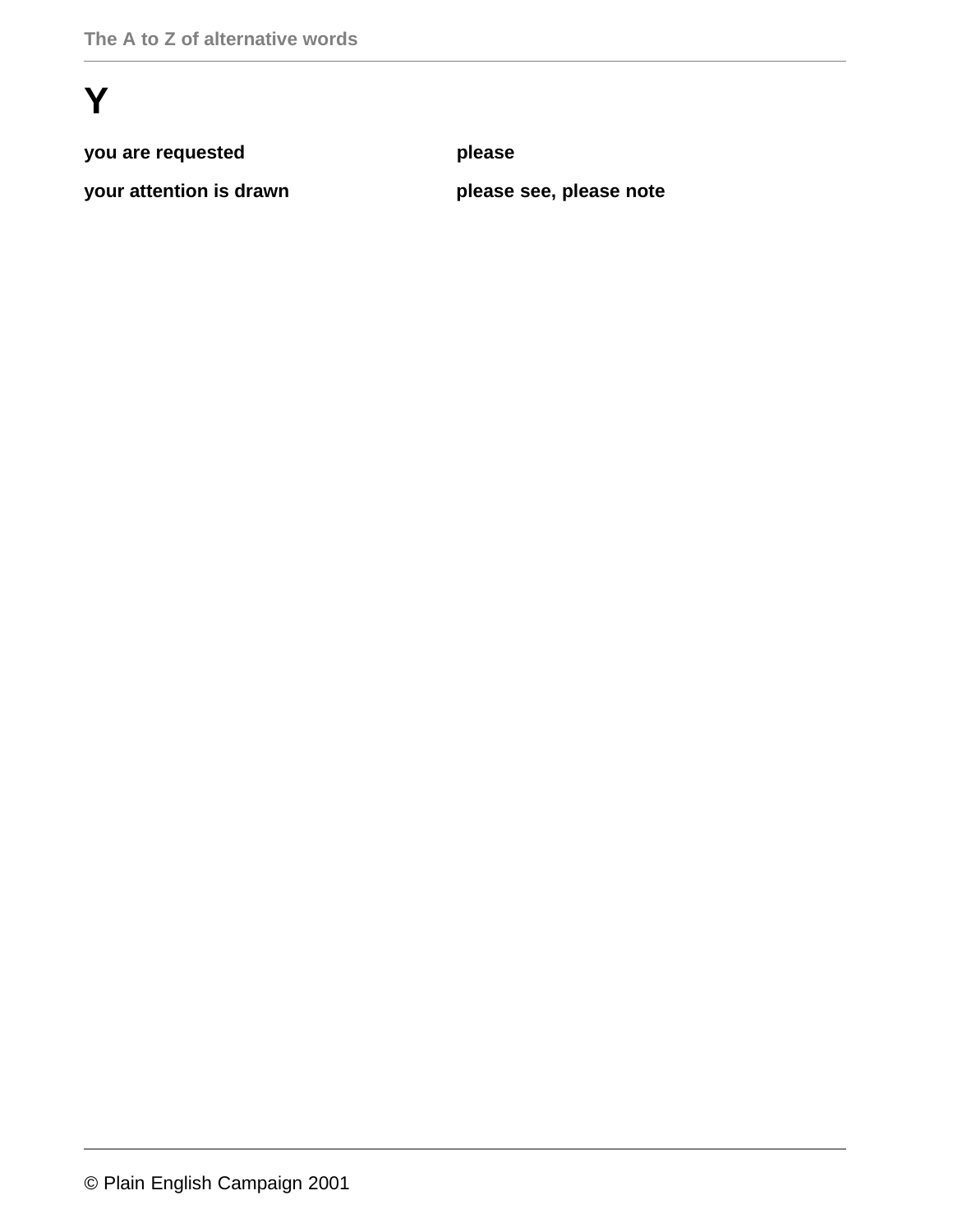# **Z**

**zone** area, region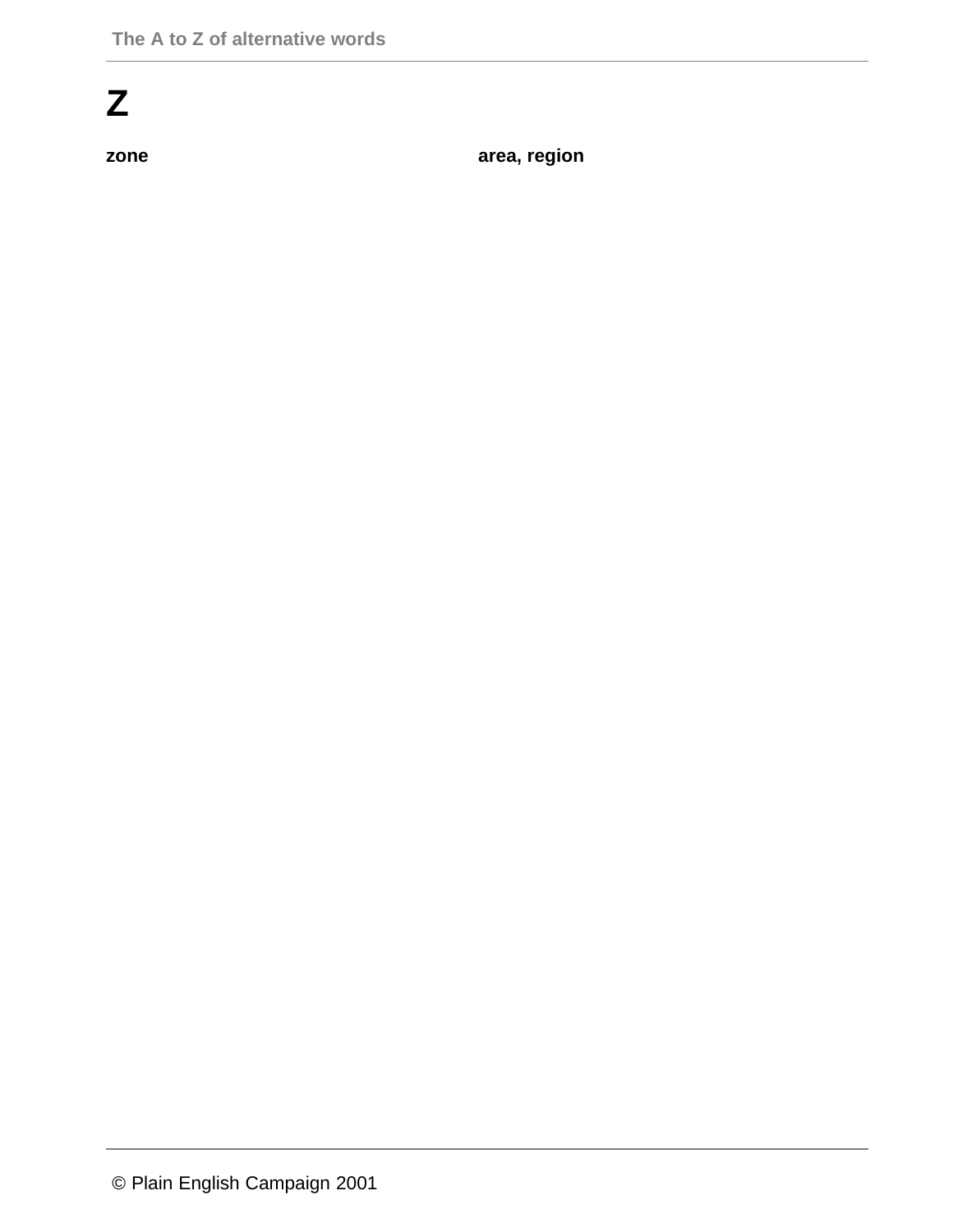# **Words and phrases to avoid**

**The words and phrases below often crop up in letters and reports. Often you can remove them from a sentence without changing the meaning or the tone. In other words, they add nothing to the message. Try leaving them out of your writing. You'll find your sentences survive and succeed without them.**

- · **a total of**
- · **absolutely**
- · **abundantly**
- · **actually**
- · **all things being equal**
- · **as a matter of fact**
- · **as far as I am concerned**
- · **at the end of the day**
- · **at this moment in time**
- · **basically**
- · **current**
- · **currently**
- · **during the period from**
- · **each and every one**
- · **existing**
- · **extremely**
- · **I am of the opinion that**
- · **I would like to say**
- · **I would like to take this opportunity to**
- · **in due course**
- · **in the end**
- · **in the final analysis**
- · **in this connection**
- · **in total**
- · **in view of the fact that**
- · **it should be understood**
- · **last but not least**
- · **obviously**
- · **of course**
- · **other things being equal**
- · **quite**
- · **really**
- · **really quite**
- · **regarding the (noun), it was**
- · **the fact of the matter is**
- · **the month(s) of**
- · **to all intents and purposes**
- · **to one's own mind**
- · **very**